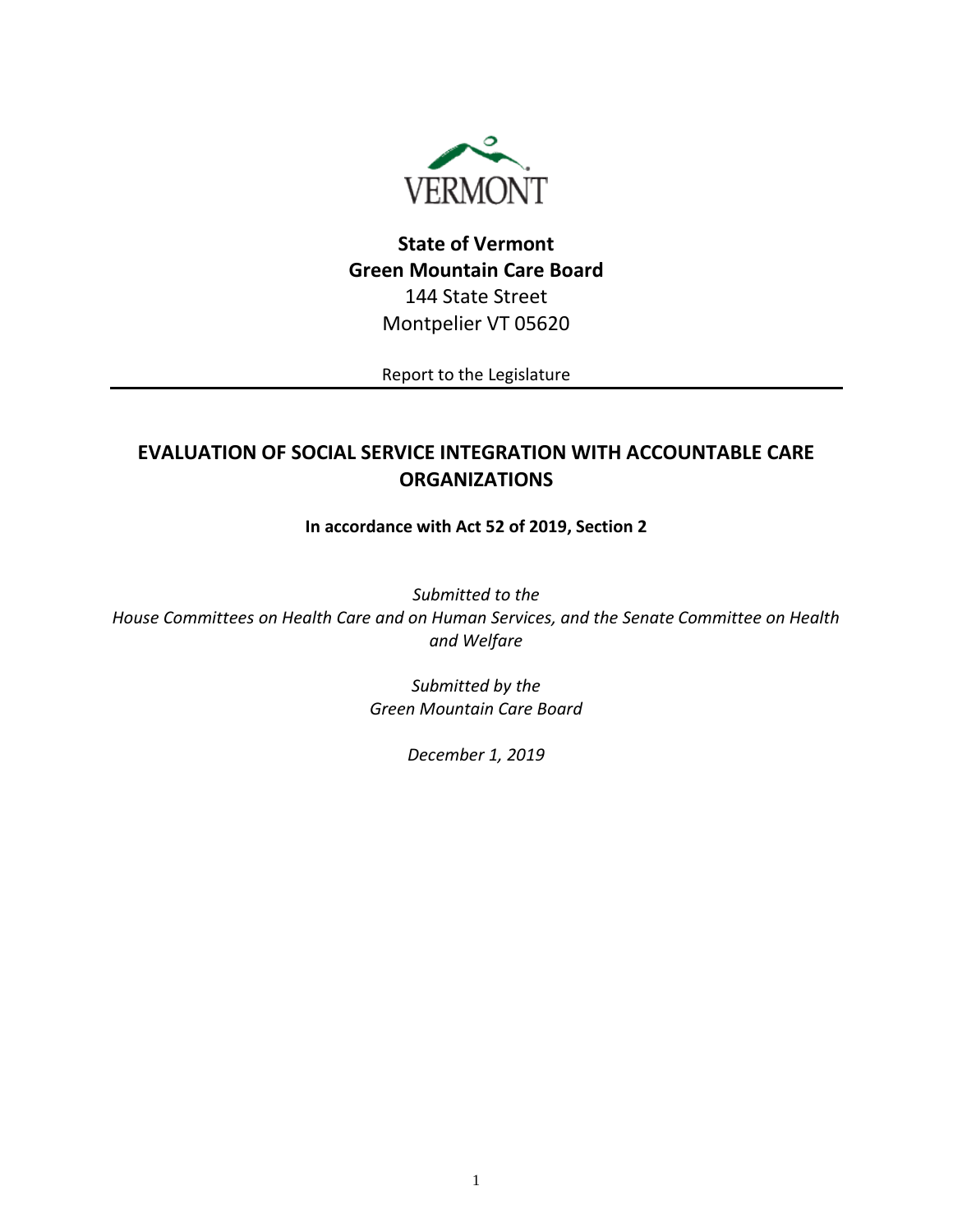# Contents

| 1.1                                                                                           |
|-----------------------------------------------------------------------------------------------|
| 1.2                                                                                           |
| 1.3                                                                                           |
|                                                                                               |
|                                                                                               |
| 2.1.1 The Complex Care Coordination Program - Funding to Social Service Providers 13          |
| 2.1.2 The Complex Care Coordination Program - Program Support for Social Service Providers 14 |
|                                                                                               |
|                                                                                               |
|                                                                                               |
| 2.2 Extent to which OneCare Vermont is Addressing Childhood Trauma and Resilience Building 21 |
| 2.3 Input from Individuals or Families Attributed to the ACO and Receiving Services22         |
|                                                                                               |
|                                                                                               |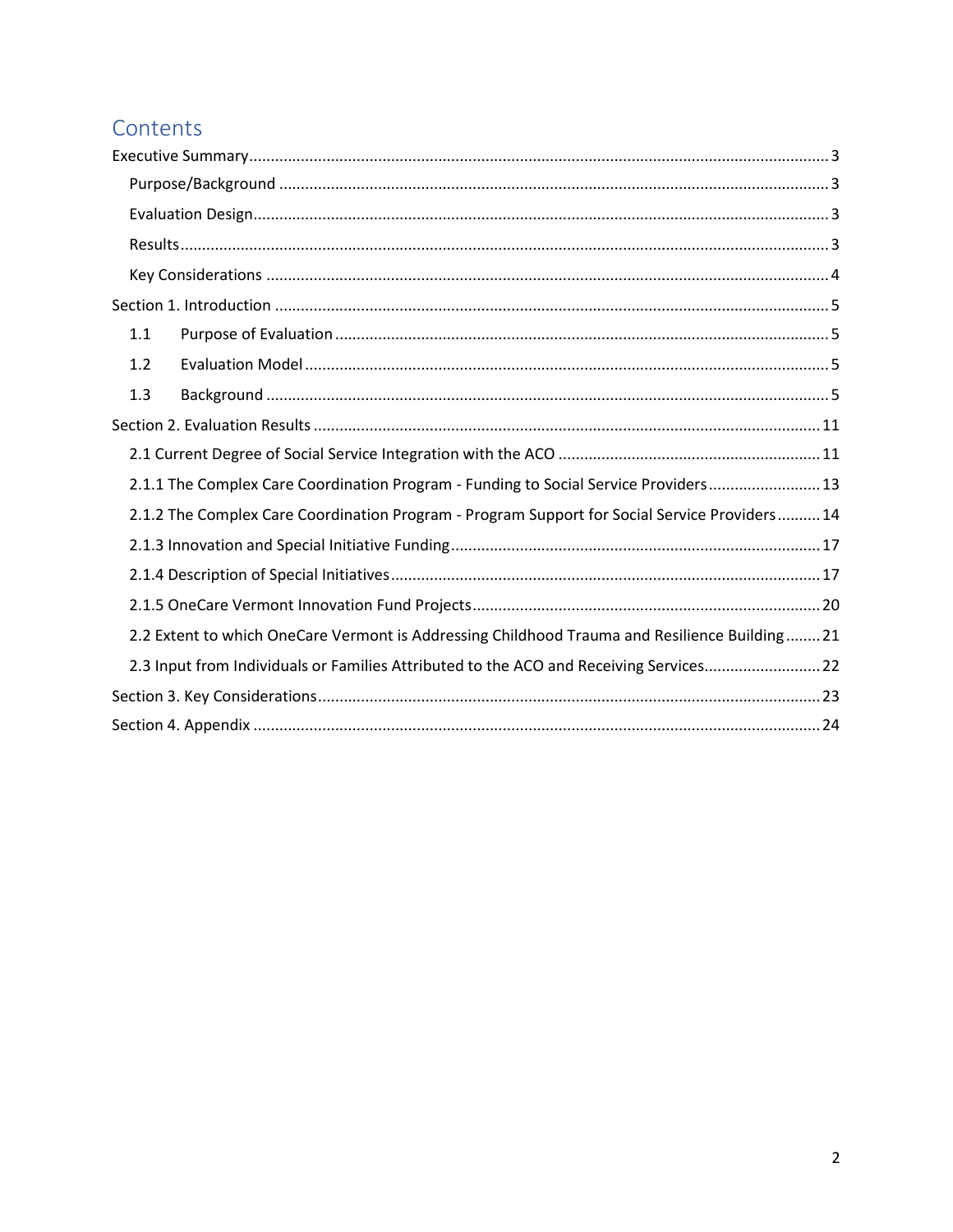# <span id="page-2-0"></span>Executive Summary

## <span id="page-2-1"></span>Purpose/Background

Pursuant to Act 52 of 2019<sup>1</sup>, the Green Mountain Care Board (GMCB or the Board) is charged with evaluating the manner and degree to which social services are integrated into accountable care organizations (ACOs) certified in accordance with 18 V.S.A. § 9382.<sup>2</sup> To accomplish this report, the GMCB collected and analyzed data on the extent to which ACOs have promoted integration between health care providers and social service providers. The Board specifically focused on the number of social service providers receiving payments through ACOs, analyzing relationships between social service providers and others that address childhood trauma or resilience building, and provides considerations which could enhance integration between social service providers and health care providers.

## <span id="page-2-2"></span>Evaluation Design

Through existing documentation from the GMCB's ACO oversight process and a series of stakeholder interviews, the GMCB conducted a comprehensive review of OneCare Vermont's (the state's only ACO) current and planned programs aimed at incorporating and integrating social service providers. As defined in Section 2 of Act 52, the provider groups that the GMCB included in this evaluation are: designated and specialized services agencies, home health, area agencies on aging, and parent-child centers. In addition, the GMCB included Supports and Services at Home (SASH) and the Community Health Teams who receive Medicare funding through OneCare Vermont. Though not explicitly named in the Act 52 report language, they are an important component of Vermont's social service integration efforts.

#### <span id="page-2-3"></span>Results

In this evaluation, the GMCB found that OneCare Vermont is taking steps to integrate community-based social service providers. home health, the designated agencies, area agencies on aging, the Blueprint for Health, and parent-child centers who are working with pediatric primary care offices (who receive funding for childhood resilience initiatives. Integration initiatives include a) a statewide complex care coordination program that includes both financial payments to social service providers and programmatic support for care coordination and b) financial incentives to fund population health programs. Since 2017, a total of \$20.9 million has been and is projected to be distributed through the end of 2019 (see Figure 2 for a yearly distribution for 2017-2020 (projected), by agency type).

While the report focuses specifically on how *ACOs in Vermont* are promoting integration with certain social service providers, it should be noted that medical and social service providers have integrated on their own accord in Vermont for years. There are many examples of social and medical service providers working together that do not have a name but have grown organically in response to community needs. For example, through the GMCB hospital process, one hospital noted contracting with their local designated agency to increase coverage at their hospital for mental health needs, and provide the designated agency with funding to support the patients in the community enrolled in their Intensive

<sup>1</sup> Act 52 (2019), Sec. 2, REPORT; EVALUATION OF SOCIAL SERVICE INTEGRATION WITH ACCOUNTABLE CARE ORGANIZATIONS. Available at:

<https://legislature.vermont.gov/Documents/2020/Docs/ACTS/ACT052/ACT052%20As%20Enacted.pdf> <sup>2</sup> 18 V.S.A. § 9382. Available at[: https://legislature.vermont.gov/statutes/section/18/220/09382](https://legislature.vermont.gov/statutes/section/18/220/09382)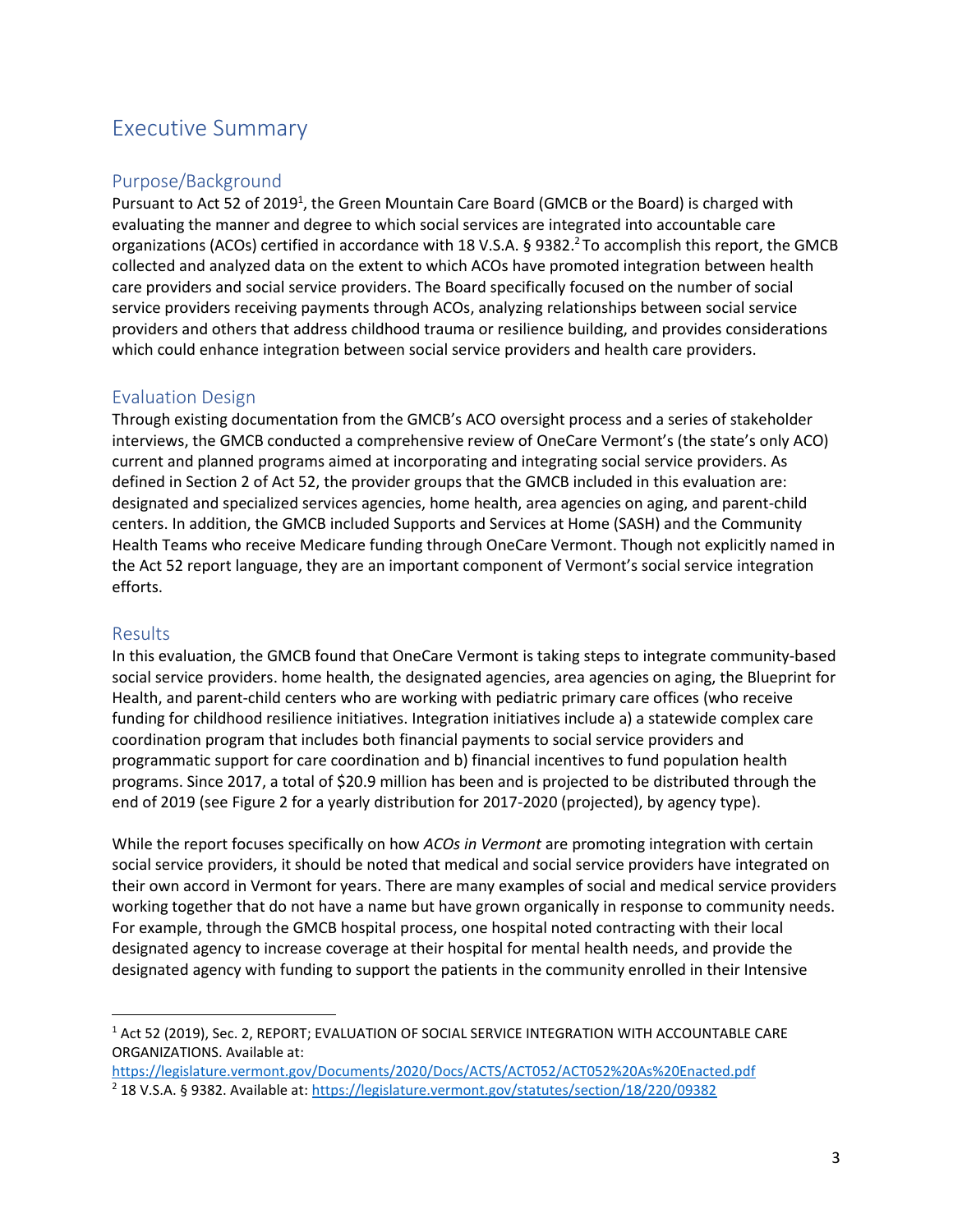Medication Assisted Treatment Program.<sup>3</sup> In addition, one could posit that some of the initiatives being formally tested by the ACO are a result of historic relationship building and testing of initiatives to solve complex community problems.

### <span id="page-3-0"></span>Key Considerations

Studies drawing comparisons nationally and internationally have found that regions with higher ratios of social service to health care spending have better health outcomes. <sup>4</sup> However, these studies also show that higher ratios of social service spending alone do not reduce the overall cost of health care.<sup>5</sup> The All-Payer ACO Model is built on the tenant that Vermont can improve health outcomes for Vermonters and control the rate of health care cost growth if we pay for health care differently, through value-based payments and increased investments in population health, and invest in the transformation of health care delivery.

Social service agencies are tailored to address unique needs of individuals through different modalities found to work for these populations, including, but not limited to, high touch care coordination, homebased care, integration and co-location of services, and health education, allowing them to address the social risk factors that may be affecting someone's health. However, investments in population health often require a long-term perspective, with gains in health status accruing over time.<sup>6</sup>

To that end, there should be a continuing conversation on the integration of social services within the ACO and the state to ensure we are working in a coordinated fashion across the lifespan for Vermonters. And, based upon availability of funding, the ACO should continue to provide financial and other resources for evidence-based initiatives that improve outcomes and lower health care costs to further support integration of medical and social services.

<sup>&</sup>lt;sup>3</sup> Southwestern Vermont Medical Center Fiscal Year 2019 Budget Narrative. Available at: [https://gmcboard.vermont.gov/sites/gmcb/files/B19H39\\_Narrative\\_SVMC.pdf](https://gmcboard.vermont.gov/sites/gmcb/files/B19H39_Narrative_SVMC.pdf)

<sup>&</sup>lt;sup>4</sup> From "Untangling The Relationship between Social Service And Health Care Spending And Health Outcomes," by E. Bradley and A. Brewster, 2019, *Health Affairs*. Available at:

<https://www.healthaffairs.org/do/10.1377/hblog20191112.848045/full/>

<sup>&</sup>lt;sup>5</sup> From "It's Still the Prices, Stupid: Why the US Spends So Much On Health Care, and A Tribute to Uwe Reinhardt," by G. Anderson, P. Hussey, and V. Petrosyan, 2019, *Health Affairs.* Available at: <https://www.healthaffairs.org/doi/pdf/10.1377/hlthaff.2018.05144>

<sup>6</sup> From "Elements of Accountable Communities for Health: A Review of the Literature," by M. Mongeon, J. Levi, and J. Heinrich, 2017, *National Academy of Medicine.* Available at:

<https://nam.edu/elements-of-accountable-communities-for-health-a-review-of-the-literature/>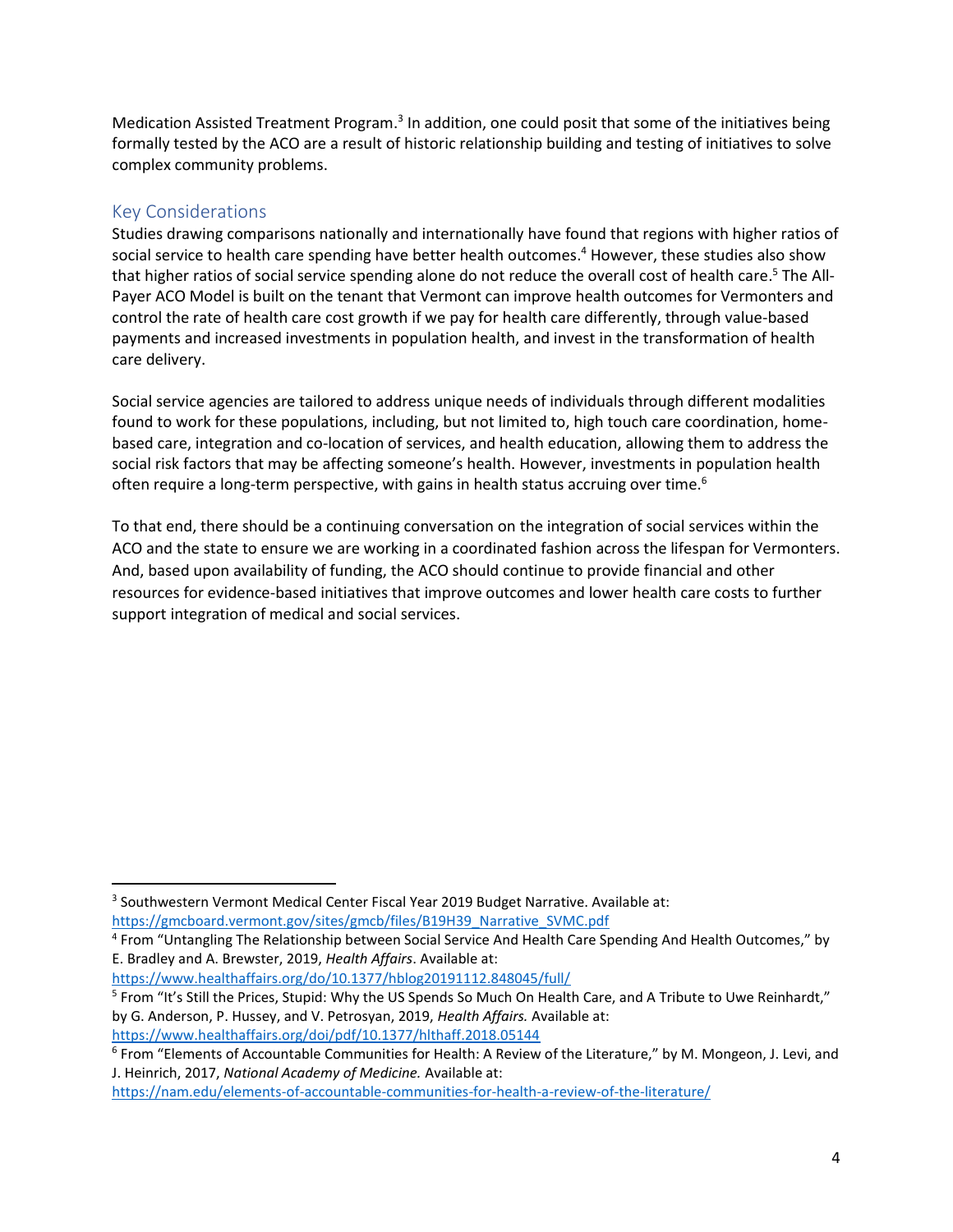# <span id="page-4-0"></span>Section 1. Introduction

Per Section 2 of Act 52, "On or before December 1, 2019, the Green Mountain Care Board shall submit a report to the House Committees on Health Care and on Human Services and to the Senate Committee on Health and Welfare evaluating the manner and degree to which social services, including services provided by the parent-child center network, designated and specialized service agencies, and home health and hospice agencies are integrated into accountable care organizations (ACOs) certified pursuant to 18 V.S.A. § 9382."

## <span id="page-4-1"></span>1.1 Purpose of Evaluation

The evaluation was intended to address three fundamental questions:

- What is the number of social service providers receiving payments through one or more ACOs, if any, and for which services?
- What is the extent to which any existing relationships between social service providers and one or more ACOs address childhood trauma or resilience building?
- What are some recommendations to enhance integration between social service providers and  $ACOs?$ <sup>7</sup>

## <span id="page-4-2"></span>1.2 Evaluation Model

To conduct this evaluation, the GMCB reviewed documentation of population health programs submitted by OneCare Vermont to the GMCB in their ACO regulatory oversight process in 2017, 2018, and 2019. In addition, GMCB conducted an in-person interview with Sara Barry, OneCare Vermont's Chief Operating Officer, and collected verbal feedback pertaining to OneCare Vermont's integration efforts with social service providers. In November 2019, the GMCB and the Agency of Human Services (AHS) hosted a stakeholder meeting which included over twenty representatives across state government, the ACO, and social service organizations to discuss Vermont's current state of integration, opportunities for future integration, and existing barriers to integration success. The GMCB also considered public comments from social service providers received during its special public comment period for its ACO Oversight process. Finally, the GMCB sought consumer feedback from Supports and Services at Home (SASH), OneCare Vermont's Medicaid Consumer Board Member, and OneCare Vermont's Patient and Family Advisory Committee to hear from individuals receiving social services from providers who participate in the ACO's network. A compilation of the information gathered was used to organize and formulate recommendations from the Board.

## <span id="page-4-3"></span>1.3 Background

Vermont has a long history of health care reform. Specific to payment and delivery system reform, the Blueprint for Health in 2005 laid a foundation to support primary care.<sup>8</sup> As the Blueprint was developed, Vermont recognized that there were three conditions necessary to promote change in health care delivery in the private sector at the provider level: 1) changing the financial incentives; 2) ensuring providers are ready to change how they deliver care; and 3) creating data and tools necessary to enable providers to change. The Blueprint began to build provider readiness for health care delivery reform with establishment of the Patient Centered Medical Home Model and Community Health Teams, which

<sup>7</sup> Act 52 (2019), Sec. 2, REPORT; EVALUATION OF SOCIAL SERVICE INTEGRATION WITH ACCOUNTABLE CARE ORGANIZATIONS. Available at:

<https://legislature.vermont.gov/Documents/2020/Docs/ACTS/ACT052/ACT052%20As%20Enacted.pdf> 8 From "A Balanced Portfolio Model For Improving Health: Concept and Vermont's Experience," by J. Hester, 2018, *Health Affairs.* Available at:<https://www.healthaffairs.org/doi/pdf/10.1377/hlthaff.2017.1237>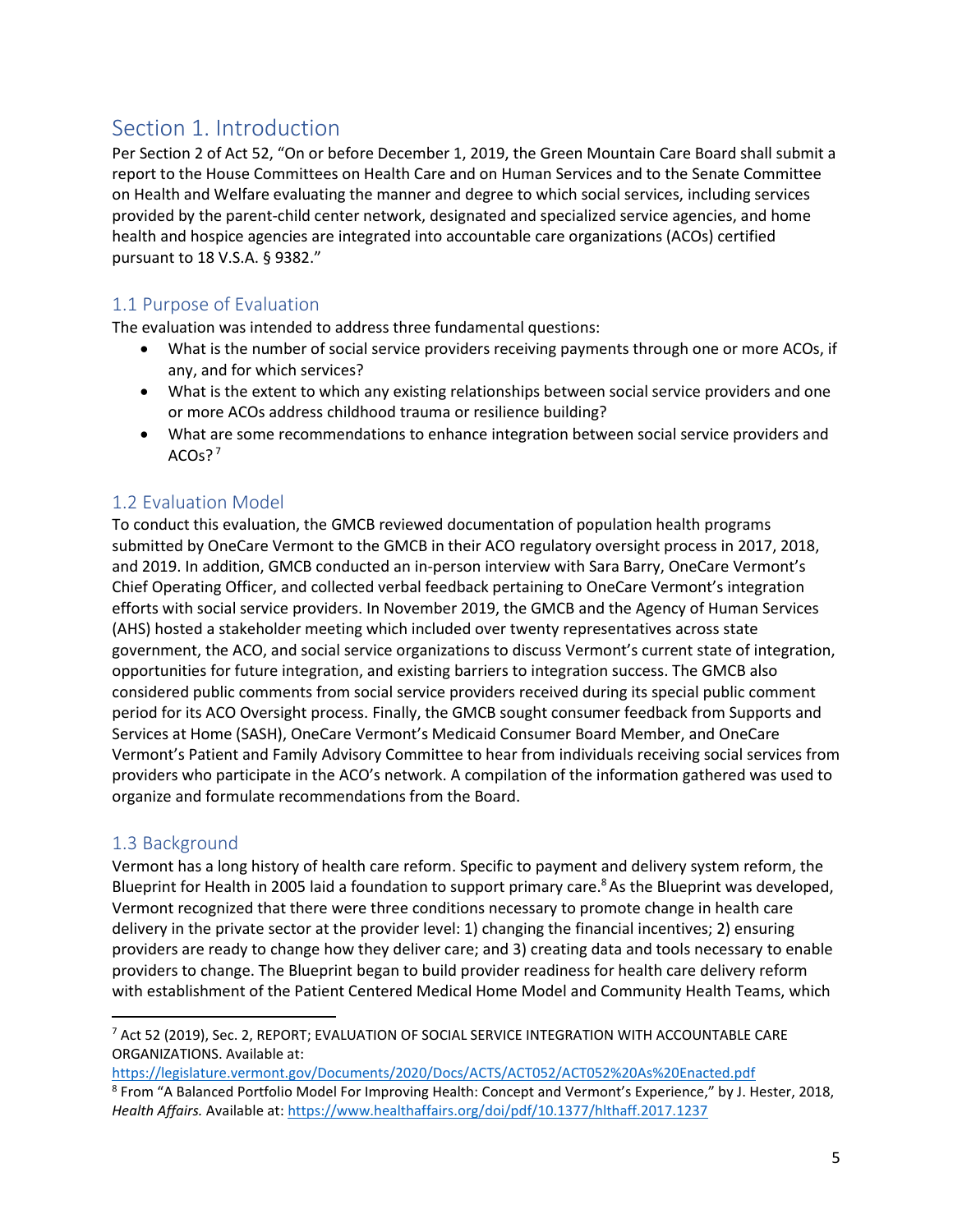included new financial models to promote care coordination and regional collaboratives, assistance to primary care providers in changing operations, and the provision of health service area data and information.

In 2010 the federal government passed the Patient Protection and Affordable Care Act, which created the Centers for Medicare and Medicaid Innovation (CMMI), an organization under the Centers for Medicare and Medicaid Services (CMS) to support the development and testing of innovative payment models, including ACOs.<sup>9</sup> CMMI then began providing funding to states through a 'State Innovation Model' (SIM) grant program to allow states to develop statewide models to incentivize communication around the healthcare delivery system. Vermont was one of the first states in the nation to receive SIM funding, which the state used to enable delivery reform in the private sector through projects directed by the Vermont Health Care Innovation Project (VHCIP).<sup>10</sup> Based on the work completed during the VHCIP, coupled with Medicare's focus on delivery reform through the ACO model, Vermont designed legislation to balance an ACO model who could serve as a vehicle to drive health care reform, allowing for adoption and promotion of evidence-based initiatives balanced by local decision making in communities and the OneCare Vermont board committees.

State-led delivery system reform has been enabled by the following state legislation and federal agreements: 18 V.S.A. § 706 (the Blueprint for Health) 18 V.S.A. § 702, Act 48 of 2011 (Vermont Health Care Reform Law), Act 54 of 2015 (All-Payer Model), Act 113 of 2016 (Oversight of Accountable Care Organizations), the Global Commitment to Health Section 1115 Medicaid waiver, and the All-Payer Model ACO Agreement between the state and CMMI.

#### **Health Care Reform History of Initiatives**

#### The Blueprint for Health

The Blueprint for Health (the Blueprint) was codified by law in 2006 by the Vermont Legislature to promote care coordination through primary care medical homes and community health teams. Over the past decade, the Blueprint evolved and expanded to include additional programs. Current Blueprint delivery system programs include [Patient-Centered Medical Homes,](https://blueprintforhealth.vermont.gov/about-blueprint/patient-centered-medical-homes) [Community Health Teams,](https://blueprintforhealth.vermont.gov/about-blueprint/blueprint-community-health-teams) the [Hub](https://blueprintforhealth.vermont.gov/about-blueprint/hub-and-spoke)  [& Spoke](https://blueprintforhealth.vermont.gov/about-blueprint/hub-and-spoke) system of opioid use disorder treatment, the [Women's Health Initiative](https://blueprintforhealth.vermont.gov/about-blueprint/womens-health-initiative), [Support and Services](https://blueprintforhealth.vermont.gov/about-blueprint/support-and-services-home)  [at Home \(SASH\),](https://blueprintforhealth.vermont.gov/about-blueprint/support-and-services-home) and [Self-Management and Healthier Living Workshops.](https://blueprintforhealth.vermont.gov/about-blueprint/self-management-programs) The Blueprint promotes delivery system reform through a transformation network of locally hired Program Managers, Community Health Team Leaders, and Quality Improvement Facilitators, who work with ACO and community-based partners to lead the implementation of these innovations in practices and communities across Vermont. The Blueprint has conducted a series of studies that show reduced health care expenditures as a result of these interventions across the Vermont population.<sup>11</sup>

#### The Vermont State Innovative Model Vermont Health Care Innovation Project (VHCIP)

Through a State Innovations Model grant of \$45 million by CMMI in 2014, Vermont's State Innovative Model Vermont Health Care Innovation Project (VHCIP), focused on three priority areas for health care reform: payment reform, care transformation, and health data transformation. VHCIP tested several

<sup>&</sup>lt;sup>9</sup> Centers for Medicare & Medicaid Services:<https://innovation.cms.gov/>

<sup>&</sup>lt;sup>10</sup> Health Care Innovation Project[: https://healthcareinnovation.vermont.gov/resources/about-us](https://healthcareinnovation.vermont.gov/resources/about-us)

<sup>&</sup>lt;sup>11</sup> Blueprint for Health[: https://blueprintforhealth.vermont.gov/about-blueprint](https://blueprintforhealth.vermont.gov/about-blueprint)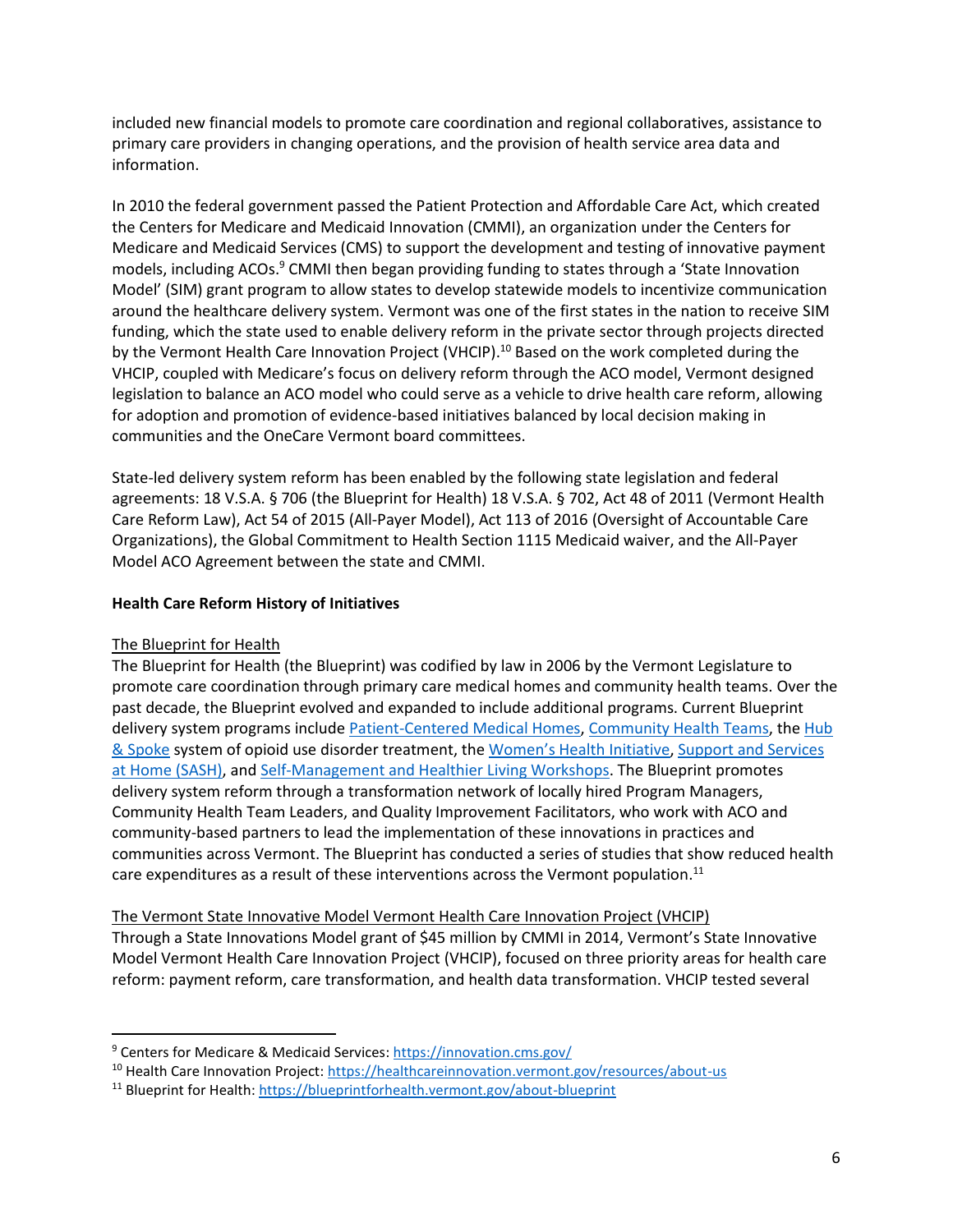types of payment reform models and held ongoing stakeholder conversations on the topics of Care Management, Payment Reform, Long Term Services, Population Health, and Information Technology.<sup>12</sup>

Work performed under VHCIP further identified areas to increase provider and community readiness and alignment for payment reform. For example, the Care Models and Care Management (CMCM) Work Group conducted a survey to better understand current care management activities in Vermont and how to build a more integrated delivery system. An analysis of the recommendations that emerged from this workgroup and a discussion of how OneCare Vermont and the state have worked together to implement this system is provided in Section 2.1.2 in this document.<sup>13</sup>

In an effort to align existing care management efforts for at-risk Vermonters and their families, teams throughout the state then participated in a VHCIP facilitated "Integrated Communities Care Management Learning Collaborative." The teams identified best practices for reducing fragmentation, eliminating duplication, and closing gaps in care for those with complex care needs. OneCare Vermont, the Blueprint, and Vermont's communities have been continuing this work since VHCIP ended, as described in OneCare Vermont's written submissions to the GMCB and the Blueprint's 2018 Annual Report.<sup>14</sup>

VHCIP also led to the creation of a population health workgroup, who produced a plan in 2017 that outlined five priority areas to improve population health in Vermont: 1) using population-level data to identify priorities and target actions, 2) supporting prevention and wellness, 3) addressing social determinants and health equity, 4) engaging community partners in integrating clinical care and service delivery with community-wide prevention activities, and 5) creating sustainable funding models which support and reward improvements in population health, including primary prevention and wellness. Ten Vermont health service areas participated in a learning lab to increase understanding of the Accountable Communities for Health model. This was meant to broaden the Community Collaborative model and incorporate stakeholders to address a whole community, not just a defined group of patients.<sup>15</sup> The Blueprint for Health has continued to support the Accountable Communities for Health initiative in conjunction with the Vermont Department of Health and OneCare Vermont. 16

The Accountable Care Organization Model, the Vermont All-Payer ACO Model Agreement, and Act 113 In 2011, the state renewed its priority to contain health care costs and improve heath quality in Vermont by simultaneously pursuing policy changes to promote universal health care and value-based payment and delivery system reform. While the state decided not to continue work on universal health care in 2014 it continued work on value-based payment and delivery system reform, through negotiations with CMMI, which culminated in the All-Payer ACO Model Agreement.

<sup>12</sup> Health Care Innovation Project[: https://healthcareinnovation.vermont.gov/](https://healthcareinnovation.vermont.gov/)

<sup>&</sup>lt;sup>13</sup> Health Care Innovation Project, PT Reference Materials:

<https://healthcareinnovation.vermont.gov/tags/pt-reference-materials>  $14$  Id.

<sup>&</sup>lt;sup>15</sup> From "VT ACH Peer Learning Lab Report," by VT Accountable Communities for Health, 2017. Available at: [https://healthcareinnovation.vermont.gov/sites/vhcip/files/documents/ACH%20FINAL%20REPORT%203.25.17\\_0.p](https://healthcareinnovation.vermont.gov/sites/vhcip/files/documents/ACH%20FINAL%20REPORT%203.25.17_0.pdf) [df](https://healthcareinnovation.vermont.gov/sites/vhcip/files/documents/ACH%20FINAL%20REPORT%203.25.17_0.pdf)

<sup>&</sup>lt;sup>16</sup> Blueprint for Health: Accountable Communities for Health[: https://blueprintforhealth.vermont.gov/about](https://blueprintforhealth.vermont.gov/about-blueprint/accountable-communities-health)[blueprint/accountable-communities-health](https://blueprintforhealth.vermont.gov/about-blueprint/accountable-communities-health)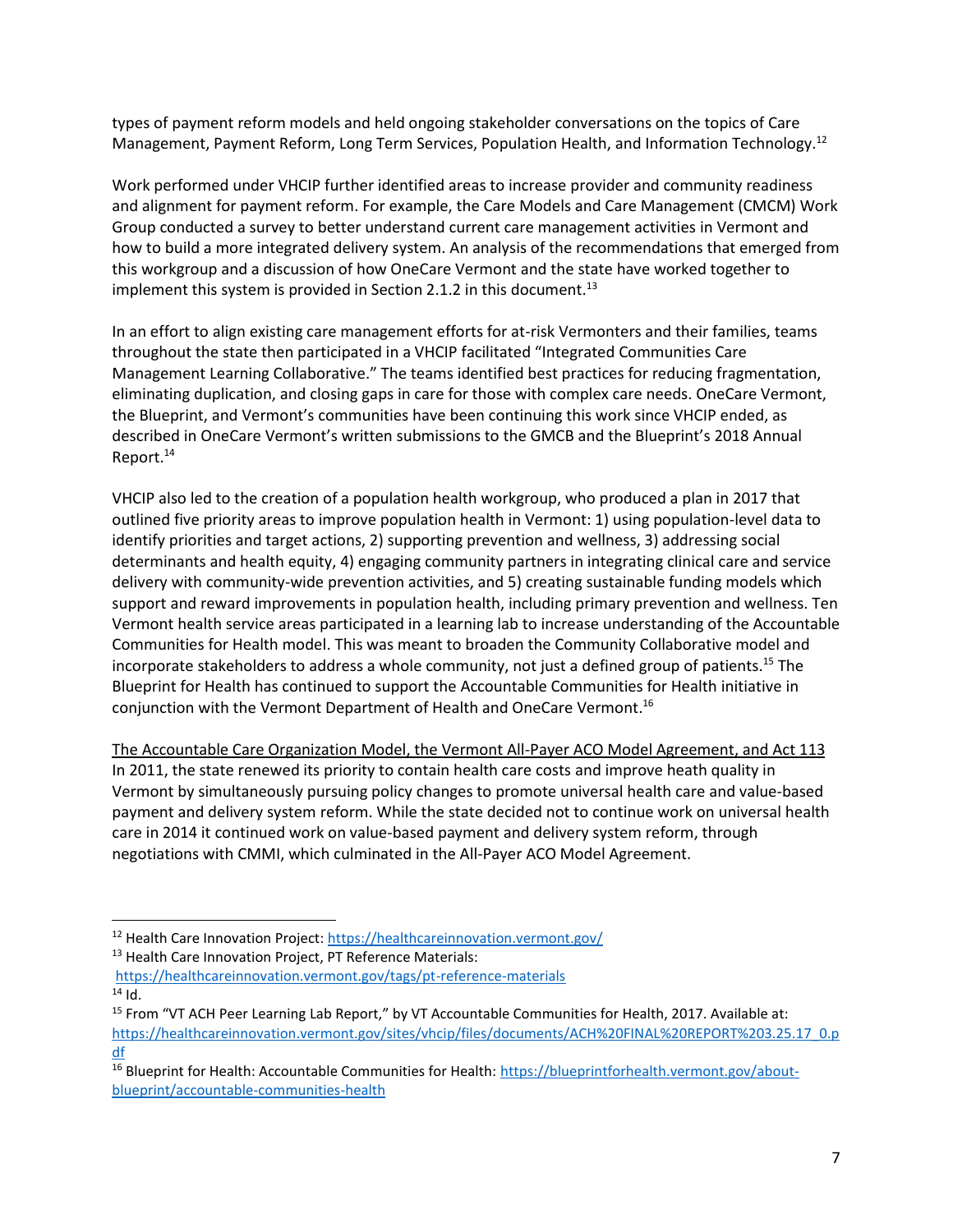CMMI released their first nationwide Accountable Care Model in 2012, and in 2014 VHCIP initiated a three-year pilot to test this model with Medicare, including also Medicaid and Commercial payers with the goal to move from volume-based payments toward a payment system that reinforces efforts to improve health, quality of care, and contain the rate of growth in health care costs. In the shared savings model, if a network achieves savings, it shares these savings with the associated payer. However, if the network does not save money, there is no penalty nor repayment. At the time of the pilot there were three Vermont ACOs, all of which participated.<sup>17</sup>

At a national level, CMMI continued to test new payment models, and expanded the shared savings ACO model to one that included stronger financial and provider incentives, assessing whether 'strong financial incentives for ACOs, coupled with tools to support better patient engagement and care management, improve health outcomes and reduce expenditures for Medicare beneficiaries.' The Medicare Next Generation program is a two-sided risk model in which the ACO would not only share in the savings, but also in any losses if they failed to meet their financial targets. Research suggested that a two-sided risk model would provide greater motivation for providers to engage in care transformation. The Next Generation Program allows providers to set predictable financial targets, enables providers and beneficiaries' greater opportunities to coordinate care, and aims to attain the highest quality standards of care. The Medicare Next Generation Program waives several traditional Medicare reimbursement rules, allowing ACOs to test and implement alternative programs in telehealth, hospital transitions to skilled nursing facilities, and home visits.<sup>18</sup> Findings released on CMMI's inaugural Next Generation Program year showed a reduction in Medicare spending without a reduction in quality, mostly in hospital and SNF spending. CMMI noted that over half of this savings were achieved by four of the 18 ACOs participating.<sup>19</sup> As described in the previous paragraph, at the time Vermont ACOs were piloting the shared savings program model with Medicare, Medicaid through the Department of Vermont Health Access, and participating commercial payers, working on improving quality while reducing total costs. VHCIP, through the previously described stakeholder engagement, played a role in the development of this model, aimed at containing health care costs and improving quality, especially in the event of a possible move to a single payer system.<sup>20</sup>

However, while the state decided that universal health care was not feasible in 2014, it continued to work on value-based payment and delivery system reform. In 2015, the Vermont State Legislature passed Act 54, allowing the Board and Agency of Administration to "jointly explore an all-payer model". This laid out Vermont-specific requirements for a workable all-payer reimbursement model and to jointly design an agreement acceptable to both Vermont and federal government. Then in 2016, as d conversations continued with the GMCB Board Chair and staff members, working with the Agency of Administration, the legislature had extensive discussion in the development of H.812 (Act 113) which included criteria for an all-payer model and oversight of an ACO. In October 2016, the Vermont All-Payer ACO Model Agreement was executed with federal and state partners. The signatories included the

<sup>&</sup>lt;sup>17</sup> Green Mountain Care Board: ACO Shared Savings:

<https://gmcboard.vermont.gov/payment-reform/ACO-shared-savings>

<sup>&</sup>lt;sup>18</sup> Centers for Medicare & Medicaid Services:<https://innovation.cms.gov/initiatives/next-generation-aco-model/>

<sup>&</sup>lt;sup>19</sup> From "Next Generation Accountable Care Organization (NGACO) Model: Evaluation of Performance Year 1," by CMS, 2018. Available at[: https://innovation.cms.gov/Files/reports/nextgenaco-fg-firstannrpt.pdf](https://innovation.cms.gov/Files/reports/nextgenaco-fg-firstannrpt.pdf)

<sup>20</sup> From "Vermont All-Payer Model Term Sheet Proposal," by Green Mountain Care Board, 2016, *State of Vermont*. Available at[: https://gmcboard.vermont.gov/sites/gmcb/files/documents/APM-Companion-Paper-](https://gmcboard.vermont.gov/sites/gmcb/files/documents/APM-Companion-Paper-Formatted%20FINAL2.pdf)[Formatted%20FINAL2.pdf](https://gmcboard.vermont.gov/sites/gmcb/files/documents/APM-Companion-Paper-Formatted%20FINAL2.pdf)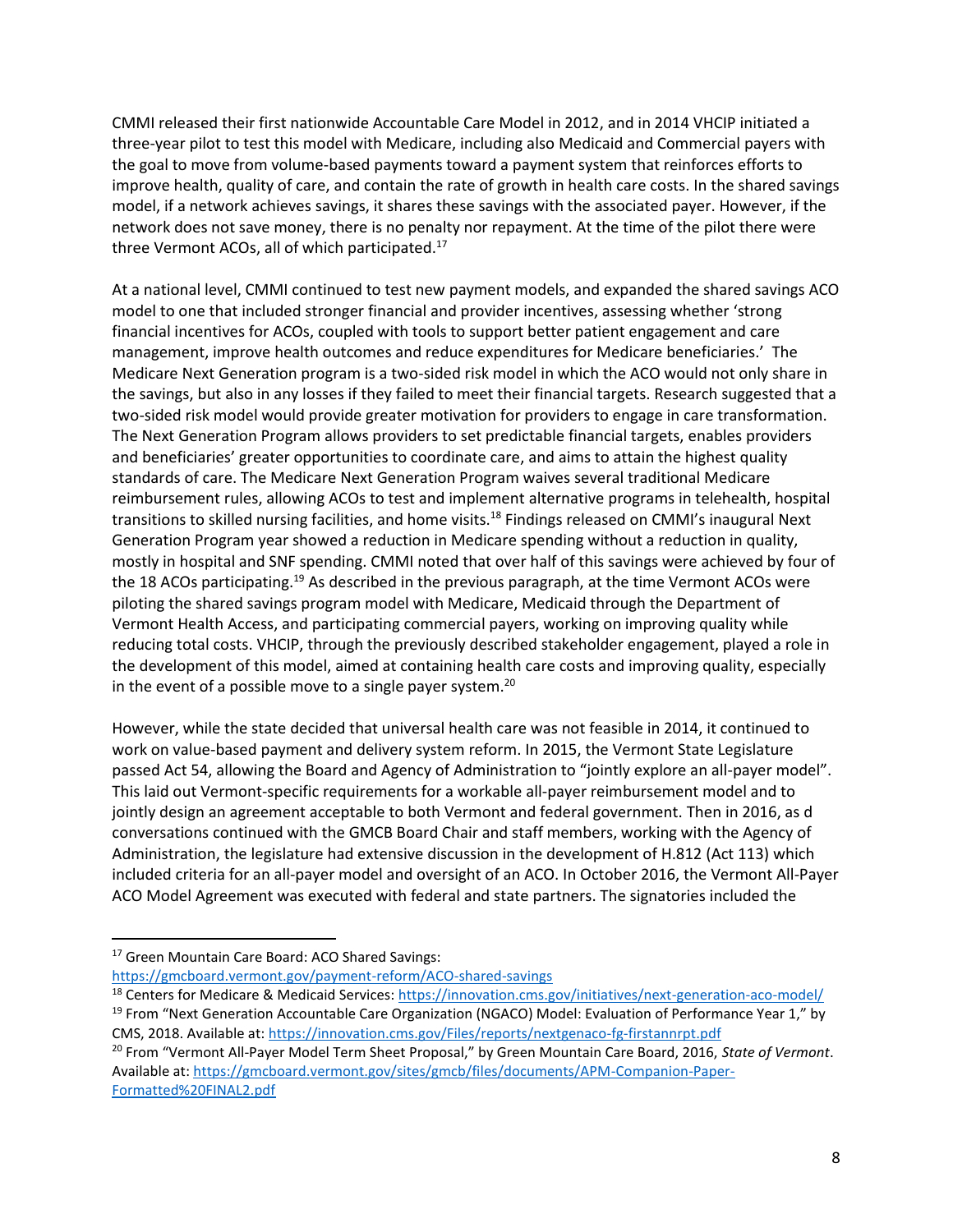Governor of the State of Vermont, the Chair of the GMCB, the Secretary for the Vermont Agency of Human Services (AHS), and the Director of the State Innovations Group for CMMI. The APM outlines statewide targets to achieve over five years, utilizing an ACO as the payment reform vehicle to allow providers to work together in a network to reduce cost and improve quality.<sup>21</sup>,<sup>22</sup>

At a high level, the model allows the state to shift from fee-for-service to population-based payments, providing opportunity to improve health care delivery to Vermonters, in changing the emphasis from seeing patients more routinely for episodic illness to providing preventive care across a lifespan. As referenced in the Board's decision to sign the APM, primary care is recognized as imperative to the model's success, as consensus shows that a strong foundation of primary care, with a focus on preventive services, can improve health care quality, improve the health of the population, and help reduce growth in health care costs. The Agreement has three broad population health goals: a) increase access to primary care, b) reduce deaths due to suicide and drug overdose, and to c) reduce morbidity and mortality due to chronic disease while reducing the rates in the growth of health care, of which the second and third goal tie to Vermont's 2019-2023 State Health Improvement Plan.<sup>23,24</sup> The APM also provided the ability for Vermont to continue Medicare support for the Blueprint.<sup>25</sup>

Additionally, Act 113 gave the GMCB the responsibility for providing regulatory oversight of ACOs, which included ensuring that ACOs were not duplicating work with the foundational work of the Blueprint for Health and were coordinating closely with community-based providers. In addition, if an ACO is going to receive Medicaid and Commercial dollars on behalf of their provider network, they must be certified by the GMCB and have an annual budget review and approval. In response to 18 V.S.A. § 9382, the GMCB finalized the GMCB Rule 5.000 Oversight of Accountable Care Organizations in November 2017.<sup>26</sup> There are specific sections of 18 V.S.A. § 9382 which relate directly to integration of social services.<sup>27</sup>

For 2018, the GMCB implemented an ACO Oversight process, which includes a yearly review of the payer and provider networks, revenues, expenses, risk, alignment with the Blueprint for Health, and incentives and investments in primary care, community-based providers, social determinants of health, and resilience building.<sup>28</sup>

<sup>27</sup> 18 V.S.A. § 9382, Sec. 2, 17, (b)(1)(F, H, J). Available at:

<sup>&</sup>lt;sup>21</sup> Vermont All-Payer ACO Model:<https://innovation.cms.gov/initiatives/vermont-all-payer-aco-model/>

<sup>&</sup>lt;sup>22</sup> From "Vermont All-Payer Accountable Care Organization Model Agreement," by Green Mountain Care Board, 2016, *State of Vermont.* Available at:

<https://gmcboard.vermont.gov/sites/gmcb/files/documents/APM-FINAL-Justification.pdf>  $23$  Id.

<sup>24</sup> From "Vermont State Health Improvement Plan 2019-2023," by Vermont Department of Health, 2018, *State of Vermont.* Available at:

[https://www.healthvermont.gov/sites/default/files/documents/pdf/ADM\\_State\\_Health\\_Improvement\\_Plan\\_2019](https://www.healthvermont.gov/sites/default/files/documents/pdf/ADM_State_Health_Improvement_Plan_2019-2023.pdf) [-2023.pdf](https://www.healthvermont.gov/sites/default/files/documents/pdf/ADM_State_Health_Improvement_Plan_2019-2023.pdf)

<sup>&</sup>lt;sup>25</sup> From "Vermont All-Payer Accountable Care Organization Model Agreement," Green Mountain Care Board, 2016, *State of Vermont.* Available at[: https://gmcboard.vermont.gov/sites/gmcb/files/files/payment](https://gmcboard.vermont.gov/sites/gmcb/files/files/payment-reform/All%20Payer%20Model%20ACO%20Agreement.pdf)[reform/All%20Payer%20Model%20ACO%20Agreement.pdf](https://gmcboard.vermont.gov/sites/gmcb/files/files/payment-reform/All%20Payer%20Model%20ACO%20Agreement.pdf)

<sup>26</sup> From "Rule 5.00: Oversight of Accountable Care Organizations," Green Mountain Care Board, 2017, *State of Vermont.* Available at[: https://gmcboard.vermont.gov/sites/gmcb/files/Rule%205.000.pdf](https://gmcboard.vermont.gov/sites/gmcb/files/Rule%205.000.pdf)

<https://legislature.vermont.gov/statutes/section/18/220/09382>

<sup>&</sup>lt;sup>28</sup> ACO Oversight:<https://gmcboard.vermont.gov/aco-certification-and-budget-review>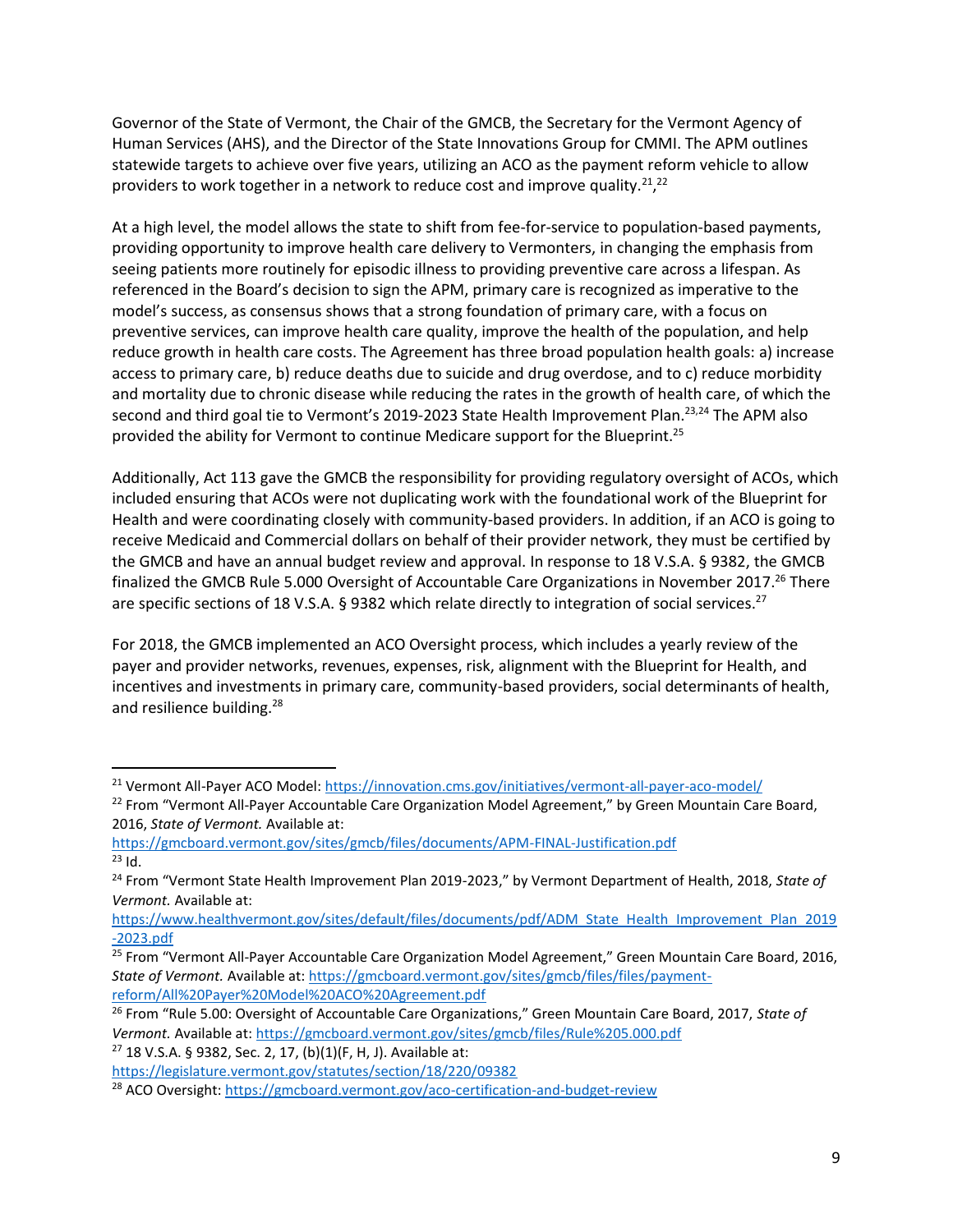#### Accountable Care Organization Model(s) in Vermont

The state currently has one ACO, OneCare Vermont (OneCare), which the GMCB regulates. OneCare Vermont is a member-managed limited liability company, whose mission, per their website is "joining together providers and communities to improve the health of Vermonters and lower health care cost." OneCare Vermont has an Executive Board comprised of 21 members who provide direction toward this mission. Then, through OneCare Vermont's Population Health Strategy, Patient and Family Advisory, Pediatric, Clinical and Quality, Finance, and Executive Committees, population health strategies are identified to improve quality and reduce total costs of care for Vermonters. In 2019, OneCare Vermont is contracting with 13 hospitals in 12 Vermont hospital service areas, 6 Federally Qualified Health Centers, 30 independent providers and 46 social service agencies who include Designated Agencies, Area Agencies on Aging, Specialized Service Agencies, Home Health, and Skilled Nursing Facilities.<sup>29,30</sup>

OneCare Vermont reports to the GMCB annually on the criteria outlined in Act 113, including updates on ways they are collaborating at the state and local levels to build integration with the existing community-based provider network and the foundational work of the Blueprint, which brought medical and social service providers together in the Community Health Teams which grew into community workgroups. Evidence of this integration is stated by OneCare Vermont in their 2020 budget submission, "health and social service providers and other community members have spent years building multidisciplinary workgroups that aim to improve health for their citizens, with awareness of the importance of the social determinants of health." OneCare Vermont noted that these workgroups go by varying names, including: Community Collaboratives, Community Health Action Teams, Regional Clinical Performance Committees, Accountable Communities for Health, and more. Communities are not building their efforts from scratch, but rather using the model to deepen their collaborations and improve their effectiveness.<sup>31</sup> Additionally, as stated in the 2018 Blueprint for Health Annual Report: "The Blueprint and OneCare Vermont purposefully avoid duplication of efforts and investments, but rather leverage each other's networks where they will be most effective."<sup>32</sup>

Through yearly agreements with Medicare, Medicaid, and Commercial payers, OneCare Vermont and their network are accountable for cost and quality measure targets through the two-sided risk Next Generation model previously described. OneCare Vermont's payer contracts provide flexibility in how the ACO pays for health care and allows them to test models of interest to the payers. For example, the skilled nursing facilities (SNF) are working with OneCare Vermont to implement the Medicare SNF waiver, allowing more timely access to benefits, such as physical, occupational or speech therapy without unnecessary inpatient hospitalization. OneCare has ranked third in comparison to other ACOs in the nation on its utilization of this benefit.<sup>33</sup>

[https://blueprintforhealth.vermont.gov/sites/bfh/files/2018\\_Blueprint\\_for\\_Health\\_Annual\\_Report\\_final.pdf](https://blueprintforhealth.vermont.gov/sites/bfh/files/2018_Blueprint_for_Health_Annual_Report_final.pdf) <sup>31</sup> From "OneCare Vermont ACO 2020 Fiscal Year Budget Submission," by V. Loner, 2019, *OneCare Vermont.*  Available at[: https://gmcboard.vermont.gov/sites/gmcb/files/files/payment](https://gmcboard.vermont.gov/sites/gmcb/files/files/payment-reform/GMCB%20ACO%20Budget%20Submission%202020%20Final.pdf)[reform/GMCB%20ACO%20Budget%20Submission%202020%20Final.pdf](https://gmcboard.vermont.gov/sites/gmcb/files/files/payment-reform/GMCB%20ACO%20Budget%20Submission%202020%20Final.pdf)

 $32$  Id.

<sup>29</sup> OneCare Vermont:<https://www.onecarevt.org/>

<sup>30</sup> From "Annual Report on the Vermont Blueprint for Health," by B. Tanzman, 2019, *Vermont Agency of Human Services, State of Vermont.* Available at:

<sup>33</sup> From "OneCare Vermont 2020 Budget Presentation," 2019, *OneCare Vermont.* Available at: [https://gmcboard.vermont.gov/sites/gmcb/files/documents/2020%20OneCare%20Budget%20Presentation%20DF](https://gmcboard.vermont.gov/sites/gmcb/files/documents/2020%20OneCare%20Budget%20Presentation%20DF2%20SUBMIT.pdf) [2%20SUBMIT.pdf](https://gmcboard.vermont.gov/sites/gmcb/files/documents/2020%20OneCare%20Budget%20Presentation%20DF2%20SUBMIT.pdf)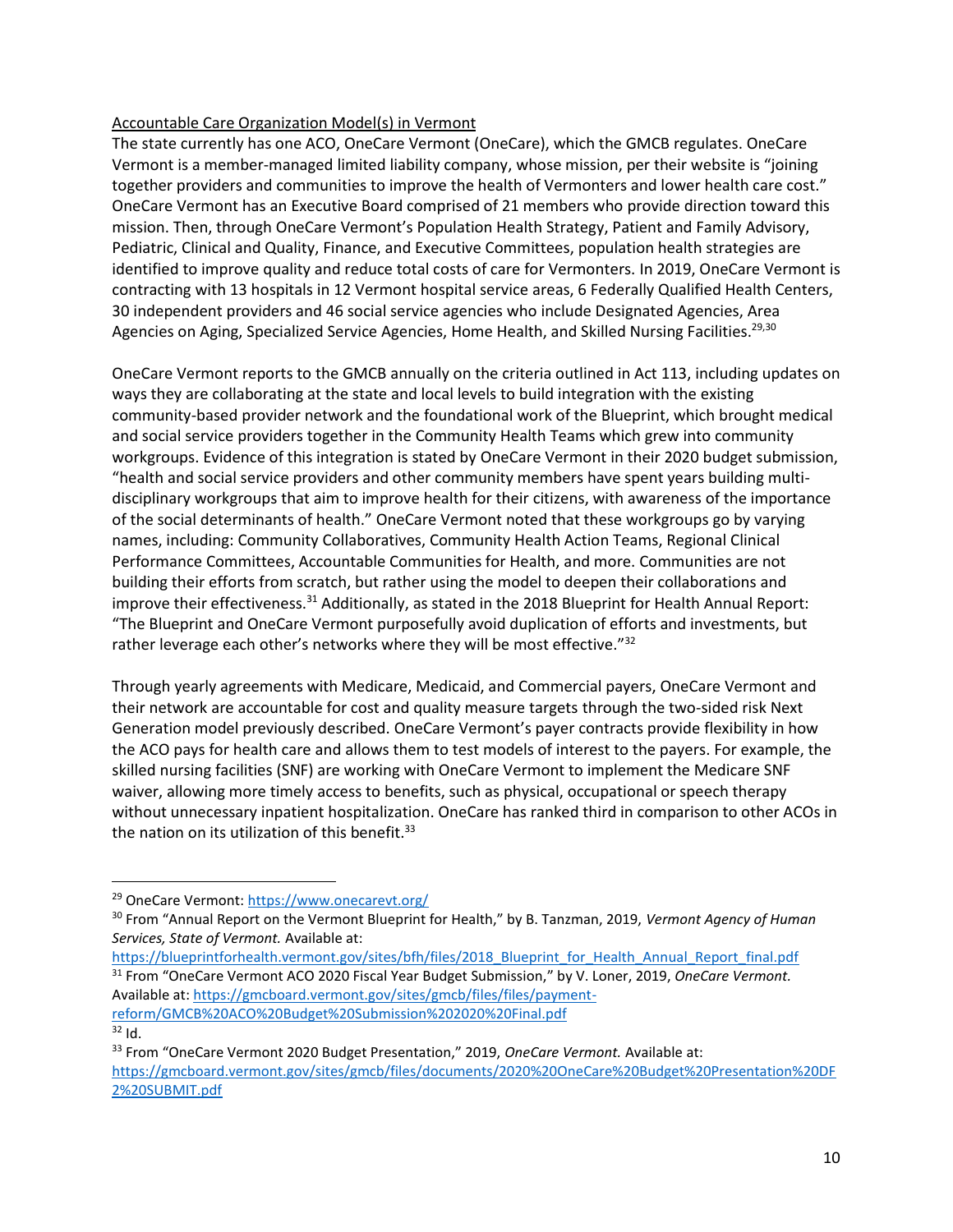In 2020, OneCare Vermont estimates that 35% of the total funding they are accountable for will be distributed in population-based payments to hospitals and primary care for medical care services. The remaining medical services not included in the population-based payments are distributed through feefor-service payments by the payers.<sup>34</sup>

# <span id="page-10-0"></span>Section 2. Evaluation Results

OneCare Vermont aims to serve as a statewide vehicle to further integration, at the local level, for community-based medical and social service providers to improve coordination of care for patients. OneCare Vermont provides healthcare analytics and a care coordination platform to their network, Workbench One and Care Navigator respectively, and began testing a statewide structure and tools tied to financial incentives for care coordination that each community implements together at the local level in their 2017 Vermont Medicaid Next Generation Program.<sup>35</sup> OneCare Vermont has built off the VHCIP work previously mentioned and is collaborating with the Blueprint for Health to align efforts. To be clear, OneCare does not hire or direct the work of local care coordinators and does not direct the community's priorities, since those functions are delegated to communities in the Blueprint for Health model. However, OneCare Vermont is testing population health initiatives to drive Vermont's health care reform efforts to determine what works and could be scaled more broadly. Each of these topics will be further described below.

## <span id="page-10-1"></span>2.1 Current Degree of Social Service Integration with the ACO

Social service providers are being integrated into the ACO's care model through a financial distribution from the ACO's payer contracts and hospital ACO participation fees for initiatives which include:

- A Complex Care Coordination Program (paid per attributed life, per month)
- Population health programs (paid through innovation funds and special initiatives) and
- A Medicare distribution at the start of each calendar year, through a collaboration with the Blueprint for Health, to support payments for the Patient Centered Medical Homes, Community Health Teams (CHT) and Supports and Services at Home (SASH).<sup>36</sup>

In Vermont, 10 of 11 of the state's Designated Agencies, all 11 Home Health and Hospice Agencies, and all 5 Area Agencies on Aging have signed agreements to participate in the ACO and/or have signed contracts for OneCare Vermont's Innovation Fund grants and initiatives. Additionally, through their agreements, they participate in OneCare Vermont's complex care coordination program. Furthermore, 5 of 15 parent-child centers are working with primary care offices to implement an evidence-based model for childhood resilience with the ACO.<sup>37</sup> Additionally, OneCare also works with nine regional housing authorities (SASH). See Figure 1 for organization list.

 $34$ <sub>Id.</sub>

<sup>35</sup> From "Transforming Complex Care Profile: OneCare Vermont," 2017, *Center for Health Care Strategies, Inc.*  Available at[: https://www.chcs.org/media/TCC-Profile-OneCare\\_022217.pdf](https://www.chcs.org/media/TCC-Profile-OneCare_022217.pdf)

<sup>&</sup>lt;sup>36</sup> From "Vermont Medicare ACO Initiative Participation Agreement," Center for Medicare and Medicaid Innovation, 2018, *Centers for Medicare &Medicaid Services.* Available at: [https://gmcboard.vermont.gov/sites/gmcb/files/files/payment-](https://gmcboard.vermont.gov/sites/gmcb/files/files/payment-reform/VAPAM%202019%20Participation%20Agreement_fully%20executed.pdf)

[reform/VAPAM%202019%20Participation%20Agreement\\_fully%20executed.pdf](https://gmcboard.vermont.gov/sites/gmcb/files/files/payment-reform/VAPAM%202019%20Participation%20Agreement_fully%20executed.pdf)

<sup>37</sup> From "OneCare Vermont ACO 2020 Fiscal Year Budget Submission," by V. Loner, 2019, *OneCare Vermont.*  Available at[: https://gmcboard.vermont.gov/sites/gmcb/files/files/payment](https://gmcboard.vermont.gov/sites/gmcb/files/files/payment-reform/GMCB%20ACO%20Budget%20Submission%202020%20Final.pdf)[reform/GMCB%20ACO%20Budget%20Submission%202020%20Final.pdf](https://gmcboard.vermont.gov/sites/gmcb/files/files/payment-reform/GMCB%20ACO%20Budget%20Submission%202020%20Final.pdf)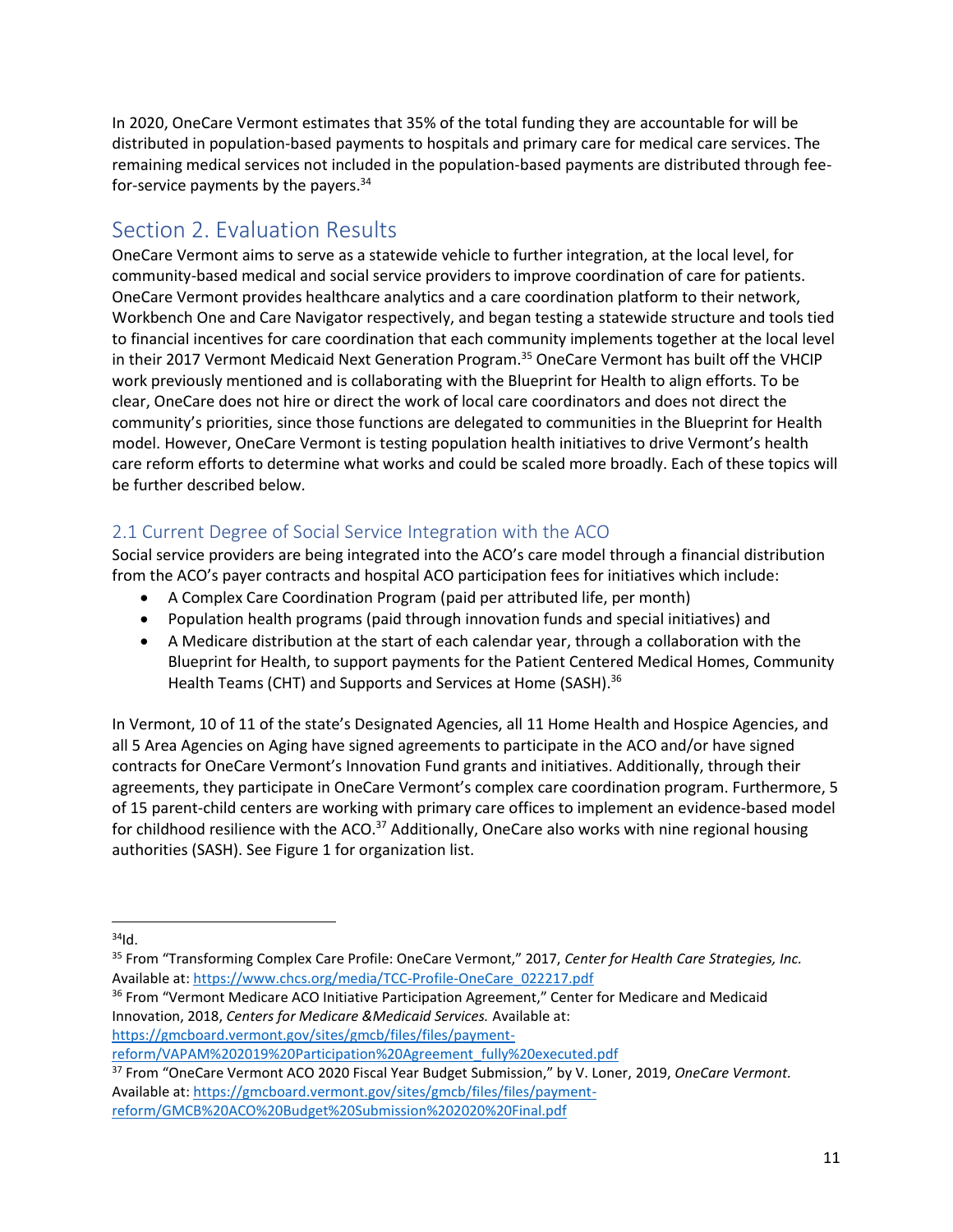|                                     | Social Service Providers Participating in OneCare Vermont                                                                                                 |                                                                                                                     |                                                          |                                                                 |                                                |                                                                                                                                       |
|-------------------------------------|-----------------------------------------------------------------------------------------------------------------------------------------------------------|---------------------------------------------------------------------------------------------------------------------|----------------------------------------------------------|-----------------------------------------------------------------|------------------------------------------------|---------------------------------------------------------------------------------------------------------------------------------------|
|                                     | Area                                                                                                                                                      | <b>Health Service   Parent-Child Center with Pediatric</b><br><b>Practice Collaboration</b>                         | <b>Designated Service Agencies</b>                       | <b>Home Health and Hospice</b><br><b>Agencies</b>               | <b>Area Agencies on Aging</b>                  | <b>Support and Services at Home</b><br>(SASH)                                                                                         |
| Medicare,<br>Medicaid.<br>Commercia | Bennington                                                                                                                                                |                                                                                                                     | <b>United Counseling Service</b><br>of Bennington County | VNA & Hospice of the SW<br>Region, Bayada**                     | Southwest Vermont AAA                          | Shires Housing, Inc.                                                                                                                  |
|                                     | <b>Berlin</b>                                                                                                                                             |                                                                                                                     | <b>Washington County</b><br><b>Mental Health</b>         | <b>Centeral VT Home</b><br>Health & Hospice                     | Central Vermont Council on<br>Aging            | Downstreet Housing &<br>Community Development, Inc.,<br><b>Vermont State Housing</b><br>Authority                                     |
|                                     | <b>Brattleboro</b>                                                                                                                                        |                                                                                                                     | <b>Health Care &amp; Rehab</b><br>Services of SE VT      | VNA of VT & NH,<br>Bayada**                                     | Southwest Vermont AAA                          | <b>Brattleboro Housing Authority,</b><br>Windham & Windsor Housing<br>Trust, Inc.                                                     |
|                                     | <b>Burlington</b>                                                                                                                                         | <b>Lund Family Center</b><br>(Timberlane Pediatrics South<br>Burlington)                                            | <b>Howard Center</b>                                     | <b>UVM Health Network</b><br>Home Health & Hospice,<br>Bayada** | Champlain Valley AAA                           | <b>Burlington Housing Authority,</b><br>Cathedral Square Corporation,<br>Champlain Housing Trust, Inc.,<br>Winooski Housing Authority |
|                                     | Lebanon                                                                                                                                                   |                                                                                                                     | <b>Health Care &amp; Rehab</b><br>Services of SE VT      | VNA of VT & NH                                                  |                                                | Twin Pines Housing Trust                                                                                                              |
|                                     | Middlebury                                                                                                                                                |                                                                                                                     | Counseling Service of<br><b>Addison County</b>           | <b>Addision County Home</b><br>Health & Hospice                 | Champlain Valley AAA                           | <b>Addison County Community</b><br><b>Trust</b>                                                                                       |
|                                     | St. Albans                                                                                                                                                | <b>Family Center of Northwestern</b><br>Counseling and Support<br>Services (Timberlane<br><b>Pediatrics Milton)</b> | Northwestern Counseling<br>& Support Services            | <b>Franklin County Home</b><br><b>Health Agency</b>             | Champlain Valley AAA                           |                                                                                                                                       |
|                                     | Windsor                                                                                                                                                   | The Family Place<br>(Ottauquechee Health Center)                                                                    | <b>Health Care &amp; Rehab</b><br>Services of SE VT      | VNA of VT & NH                                                  | Senior Solution--Council on<br>Aging for SE VT |                                                                                                                                       |
| Medicaid,                           | Newport                                                                                                                                                   |                                                                                                                     | Northeast Kingdom<br><b>Human Services</b>               | Orleans Essex VNA &<br>Hospice                                  | Northeast Vermont AAA                          |                                                                                                                                       |
| Commercial                          | Springfield                                                                                                                                               | Springfield Area Parent Child<br>Center (Mt. Ascutney Hospital)                                                     | <b>Health Care &amp; Rehab</b><br>Services of SE VT      | VNA of VT & NH                                                  | Senior Solution--Council on<br>Aging for SE VT | Housing Authority of the Town<br>of Springfield                                                                                       |
| <b>Medicaid</b>                     | Morrisville                                                                                                                                               | Lamoille Family Center<br>(Appleseed Pediatrics)*                                                                   | Lamoille County Mental<br><b>Health Services</b>         | Lamoille Home Health<br>Agency                                  | Central Vermont Council on<br>Aging            | Lamoille Housing Partnership,<br>Inc.                                                                                                 |
|                                     | Randolph                                                                                                                                                  |                                                                                                                     | <b>Clara Martin Center</b>                               | VNA of VT & NH                                                  | Central Vermont Council on                     |                                                                                                                                       |
|                                     |                                                                                                                                                           |                                                                                                                     | <b>Rutland Mental Health</b>                             | VNA & Hospice of the SW                                         |                                                | National Church Residences of<br>Pittsford Vermont, National<br>Church Residences of Rutland,<br>Vermont, Rutland Housing             |
|                                     | Rutland                                                                                                                                                   |                                                                                                                     | <b>Services</b>                                          | Region, Bayada**                                                | Southwest Vermont AAA                          | Authority, Rutland SASH, LLC                                                                                                          |
|                                     |                                                                                                                                                           |                                                                                                                     | Human Services, Lamoille                                 | Lamoille Home Health                                            |                                                |                                                                                                                                       |
|                                     |                                                                                                                                                           |                                                                                                                     | County Mental Health                                     | Agency, Caledonia Home                                          |                                                |                                                                                                                                       |
|                                     | St. Johnsbury                                                                                                                                             |                                                                                                                     | <b>Services</b>                                          | <b>Health &amp; Hospice</b>                                     | Northeast Vermont AAA                          | Gilman Housing Trust, Inc.                                                                                                            |
| Does not<br>participate             | Townshend                                                                                                                                                 |                                                                                                                     |                                                          |                                                                 |                                                | Valley Cares, Inc.                                                                                                                    |
|                                     | Totals <sup>*</sup>                                                                                                                                       |                                                                                                                     | 10 <sup>1</sup>                                          | 11                                                              |                                                | 19                                                                                                                                    |
|                                     | "Does not receive funding directly from OneCare Vermont, but is part of the network of parent-child centers enrolled in the DULCE model. "Totals based on |                                                                                                                     |                                                          |                                                                 |                                                |                                                                                                                                       |
|                                     |                                                                                                                                                           | Total* Social Service Providers: 50                                                                                 |                                                          |                                                                 |                                                |                                                                                                                                       |

**Figure 1:** *Social Service Providers in OneCare Vermont's Network* 

| Social Service Providers: Distribution of Dollars by OneCare Vermont, by year |           |             |                |              |              |
|-------------------------------------------------------------------------------|-----------|-------------|----------------|--------------|--------------|
|                                                                               | 2017      | 2018        | 2019 Projected | 2020 Planned | Total        |
| Area Agencies on Aging                                                        | \$94,830  | \$572,180   | \$931,162      | \$535,415    | \$2,133,587  |
| <b>Designated Agencies</b>                                                    | \$229,557 | \$1,355,499 | \$2,266,795    | \$3,398,514  | \$7,250,365  |
| Home Health                                                                   | \$170,679 | \$1,029,575 | \$1,684,128    | \$1,913,538  | \$4,797,920  |
| <b>Parent-Child Centers</b>                                                   | \$0       | \$0         | \$465,000      | \$800,000    | \$1,265,000  |
| <b>Community Health Teams</b>                                                 | \$0       | \$2,245,853 | \$2,321,670    | \$2,379,711  | \$6,947,233  |
| <b>SASH</b>                                                                   | \$0       | \$3,704,400 | \$3,834,054    | \$3,968,246  | \$11,506,700 |
| <b>Total</b>                                                                  | \$495,066 | \$8,907,507 | \$11,502,807   | \$12,995,424 | \$33,900,804 |

**Figure 2: Total dollars distributed to s***ocial service providers in OneCare Vermont's Network* 

In relation to Figures 1 and 2 above: The Morrisville Health Service Area is still funded through the federal demonstration project they are participating in. The GMCB chose to list them as a participating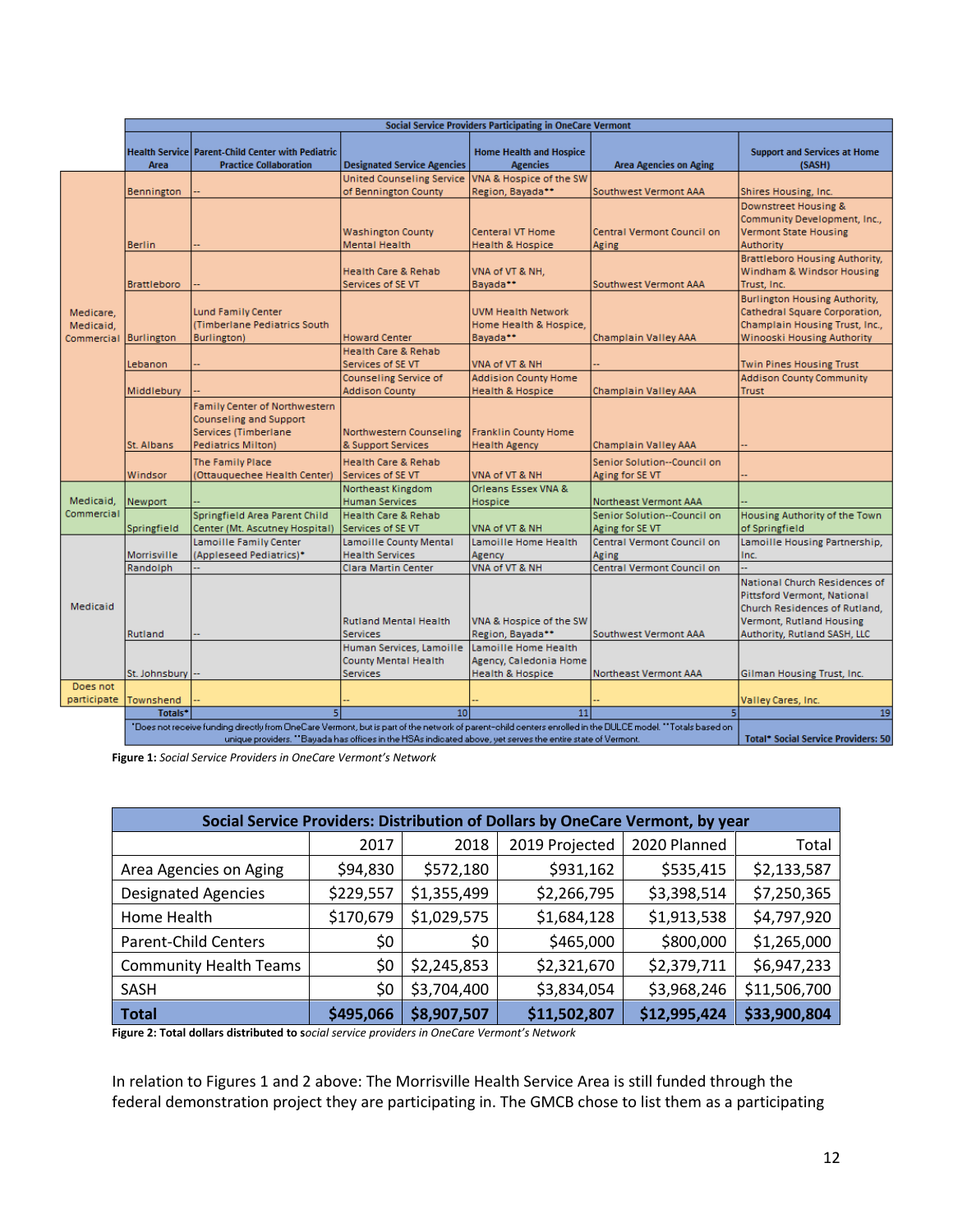parent-child center with OneCare Vermont, since they may be involved in the statewide activities that OneCare Vermont is hosting in relation to DULCE. Secondly, in 2017, the Blueprint for Health (including the Community Health Teams and SASH) received \$7.5 million directly through the All-Payer ACO Model Agreement with the federal government to continue Medicare support of the Blueprint (Section 9c ii). In 2018, these dollars were directed through the Next Generation relationship that the ACO has with CMS and CMMI.

In addition to financial payments, social service providers in OneCare Vermont access a care management electronic platform, common forms, and trainings, some of which were laid out by the VHCIP Care Management Group in 2015, for further alignment of social service providers. An analysis is provided in Section 2.1.2.

## <span id="page-12-0"></span>2.1.1 The Complex Care Coordination Program - Funding to Social Service Providers

The participation and collaboration agreements that OneCare Vermont signs with each agency outline their role and reimbursement levels for providing team-based care coordination for their attributed patient panel. Providers who are eligible to receive these payments are primary care providers, home health agencies, and designated agencies for mental health and substance abuse treatment.

The following deliverables, found in OneCare Vermont's participation and preferred provider agreement, are listed as requirements for one or more community-shared resource staff to execute in order to be eligible to receive payment:

- 1. attend a care coordination training session
- 2. conduct outreach to a set population, identified in OneCare Vermont data, to patients identified as high and very high risk
- 3. engage the identified high and very high-risk patients in care coordination (with parameters for how often these individuals should be touched based on their risk level)
- 4. utilize Care Navigator or other methods agreed upon by OneCare Vermont to create shared care plans, communicate with providers, and document outreach to attributed individuals
- 5. define the roles and relationships with continuum of care partners (home health, designated agencies, primary care, and skilled nursing facilities) and human service organizations (Department for Children and Families (DCF), housing transportation)
- 6. participate in person-centered shared care planning and care conferences
- 7. support effective transitions in care (*for primary care providers only).*

Based on OneCare Vermont's ongoing analysis of their patient population, OneCare Vermont has determined that a 15% target is appropriate for the total number of attributed lives who would benefit from active care management. However, the network has not yet achieved this level of care coordination engagement, reporting 7-8% engagement thus far for the Medicare and Medicaid populations in 2019. To discuss the data and identify opportunities for change in the care coordination program, they held 5 focus groups in February and March of 2019 to evolve the payment model. Over July and August of 2019, OneCare Vermont met with over 250 senior leaders from each Health Service Area in Town Hall meetings. These conversations resulted in a restructuring of the payments for 2020. One insight that resulted from the focus groups was that to maintain appropriate staffing levels, the investments needed to be adequate. The 2017-2019 model was structured as a capacity-building framework to ensure that participating organizations were paid based on anticipated engagement levels. In 2020, the perspective is that this will change the program to a value-based model, paying for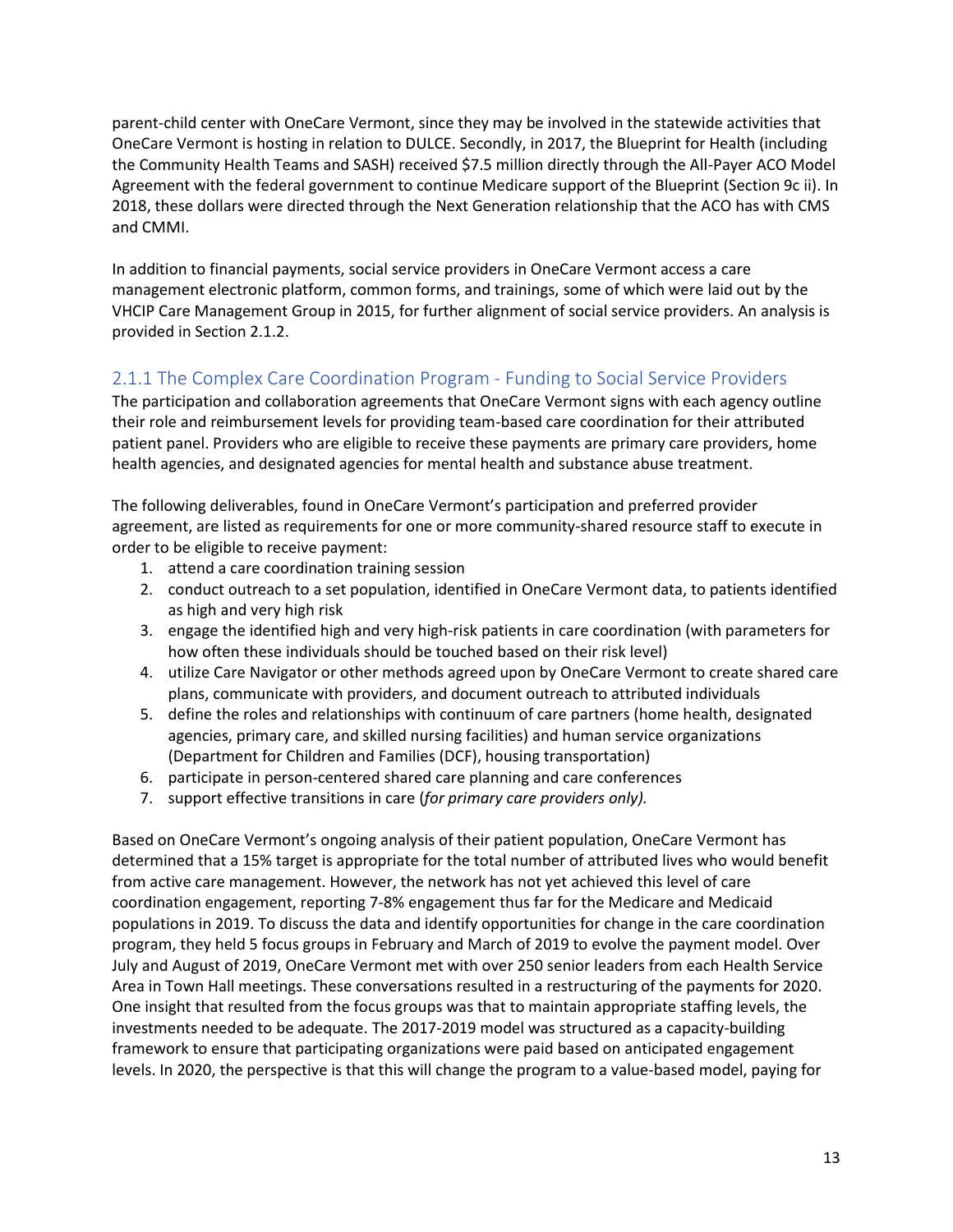care coordination engagement and outcomes. Below documents the 2017-2019 program payments and the increase in payments for  $2020.^{38}$ 

The payment structure for these deliverables for 2017-2019 was the following:

- 1. Care Coordination \$15.00 per adult attributed life per month (PMPM): must meet all the deliverables above
- 2. Patient Activation Payment a onetime payment of \$150.00: distributed once a patient has been engaged
- 3. Activation of Shared Care Plan \$10 per adult attributed life per month: distributed once a patient has a shared care plan entered into Care Navigator.

The 2020 complex care coordination payment structure for returning ACO participants:

- 1. Lead Care Coordinator \$80.00 per adult attributed life per month: effective the month the Lead Care Coordinator and Shared Care Plan are designated in Care Navigator
- 2. Care Team \$60.00 per adult attributed life per month: effective the month the Care Team member and Shared Care Plan are designated in Care Navigator.
- 3. Care Conference: Lead Care Coordinator \$300.00 per adult attributed life per year: paid once per year after a qualifying care conference is documented in Care Navigator.
- 4. Care Conference: Care Team \$150.00 per adult attributed life per year: paid once per year after an eligible provider who participates in the Care Team and in the care conference for the attributed life.<sup>39</sup>

## <span id="page-13-0"></span>2.1.2 The Complex Care Coordination Program - Program Support for Social Service Providers

OneCare Vermont measures these activities of the care team members with statewide electronic tools, statewide process and outcome metrics for measuring success, and policies and procedures for implementing the complex care coordination program. In reviewing the history of Vermont's payment reform initiatives, GMCB reviewed a report from the VHCIP Care Management and Care Models Workgroup in 2015 which identified areas to reduce duplication and improve care management in Vermont. GMCB has provided an analysis on steps OneCare Vermont has taken, with state and local partners, to implement a statewide integrated care management model utilizing the local social service provider network:

<sup>38</sup> From "OneCare Vermont ACO 2020 Fiscal Year Budget Submission," by V. Loner, 2019, *OneCare Vermont.*  Available at[: https://gmcboard.vermont.gov/sites/gmcb/files/files/payment](https://gmcboard.vermont.gov/sites/gmcb/files/files/payment-reform/GMCB%20ACO%20Budget%20Submission%202020%20Final.pdf)[reform/GMCB%20ACO%20Budget%20Submission%202020%20Final.pdf](https://gmcboard.vermont.gov/sites/gmcb/files/files/payment-reform/GMCB%20ACO%20Budget%20Submission%202020%20Final.pdf)

<sup>39</sup> From "Risk-Bearing Participant & Preferred Provider Agreement," 2019, *OneCare Vermont.* Available at: [https://gmcboard.vermont.gov/sites/gmcb/files/files/payment-reform/Part%202%20Attachment%20E%20-](https://gmcboard.vermont.gov/sites/gmcb/files/files/payment-reform/Part%202%20Attachment%20E%20-Provider%20Contracts%20and%20Addendums.pdf) [Provider%20Contracts%20and%20Addendums.pdf](https://gmcboard.vermont.gov/sites/gmcb/files/files/payment-reform/Part%202%20Attachment%20E%20-Provider%20Contracts%20and%20Addendums.pdf)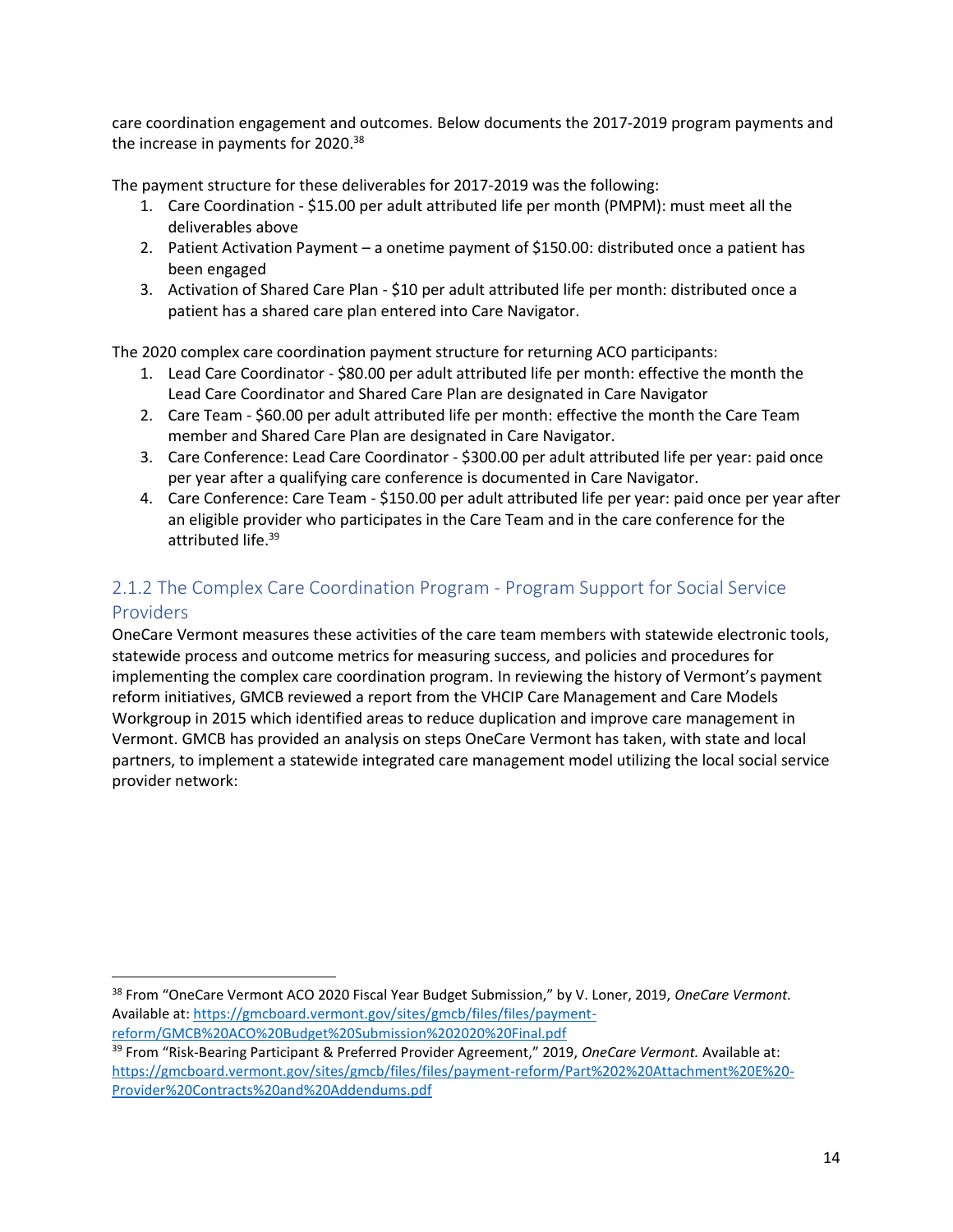| A Comparison of the VHCIP's "Care Management in Vermont: Gaps and Duplication" Report and<br><b>OneCare Vermont's Care Model</b> |                                                                                                                                                                                                                                                                                                                                                                                                                                                                                                                                                                                                                 |  |  |  |
|----------------------------------------------------------------------------------------------------------------------------------|-----------------------------------------------------------------------------------------------------------------------------------------------------------------------------------------------------------------------------------------------------------------------------------------------------------------------------------------------------------------------------------------------------------------------------------------------------------------------------------------------------------------------------------------------------------------------------------------------------------------|--|--|--|
| Findings from 2015 Care Management and Care<br>Models Workgroup <sup>40</sup>                                                    | <b>OneCare Vermont's Integrated Care Model</b>                                                                                                                                                                                                                                                                                                                                                                                                                                                                                                                                                                  |  |  |  |
| Increased process standardization, including<br>increased use of common care management<br>tools;                                | Adopted a Unified Shared Care Plan for all<br>$\bullet$<br>care coordinators to use with patients across<br>the state. <sup>41</sup><br>Developed a Care Coordination Toolkit for all<br>$\bullet$<br>care coordinators to use with information<br>detailing stratifying risk, screening patients,<br>assessing and planning for patients' needs,<br>and implementing care plans and following<br>up with patients. 42<br>Use an online electronic care coordination<br>$\bullet$<br>platform (Care Navigator), which allows<br>multiple care coordinators to view and<br>coordinate one patient. <sup>43</sup> |  |  |  |
| Creation of an organizational mechanism to<br>coordinate the "family of care coordinators;"                                      | Allow a patient to designate one provider as<br>$\bullet$<br>their "lead care coordinator" in their Unified<br>Shared Care Plan and Care Navigator. This<br>reduces duplication but allows all<br>coordinators to still be involved in the<br>patients care. <sup>44</sup>                                                                                                                                                                                                                                                                                                                                      |  |  |  |
| Increased development and use of IT resources to<br>coordinate care management activities;                                       | Built an online platform (Care Navigator) that<br>$\bullet$<br>services as a communication and<br>coordination tool to coordinate care. The<br>system contains medical risk data, population<br>health data, and flags to support patient<br>identification and prioritization for care<br>coordination. It also captures care team<br>composition and encounters.<br>Build applications within WorkBench One<br>$\bullet$<br>that allow providers to monitor their process                                                                                                                                     |  |  |  |

**A Comparison of the VHCIP's 'Care Management in Vermont: Gaps and Duplication' Report and** 

<sup>40</sup> From "Care Management in Vermont: Gaps and Duplication," 2015, *Bailit Health Purchasing, LLC.* Available at: [https://healthcareinnovation.vermont.gov/sites/hcinnovation/files/Care%20Management%20in%20VT%20-](https://healthcareinnovation.vermont.gov/sites/hcinnovation/files/Care%20Management%20in%20VT%20-%20Gaps%20and%20Duplication%202015-08-31.pdf) [%20Gaps%20and%20Duplication%202015-08-31.pdf](https://healthcareinnovation.vermont.gov/sites/hcinnovation/files/Care%20Management%20in%20VT%20-%20Gaps%20and%20Duplication%202015-08-31.pdf)

<sup>&</sup>lt;sup>41</sup> From "2019 Certification Eligibility Verification Form for OneCare Vermont Accountable Care Organization, LLC," Green Mountain Care Board, 2018, *State of Vermont.* Available at:

<https://gmcboard.vermont.gov/sites/gmcb/files/documents/2019%20Certification%20FINAL.pdf> <sup>42</sup> From "OneCare Vermont Care Coordination Toolkit," 2019, *OneCare Vermont.* Available at:

<https://www.onecarevt.org/wp-content/uploads/2019/07/OneCare-Vermont-Care-Coordination-Toolkit-2019.pdf>  $43$  Id.

<sup>44</sup> From "Risk-Bearing Participant & Preferred Provider Agreement," 2019, *OneCare Vermont.* Available at: [https://gmcboard.vermont.gov/sites/gmcb/files/files/payment-reform/Part%202%20Attachment%20E%20-](https://gmcboard.vermont.gov/sites/gmcb/files/files/payment-reform/Part%202%20Attachment%20E%20-Provider%20Contracts%20and%20Addendums.pdf) [Provider%20Contracts%20and%20Addendums.pdf](https://gmcboard.vermont.gov/sites/gmcb/files/files/payment-reform/Part%202%20Attachment%20E%20-Provider%20Contracts%20and%20Addendums.pdf)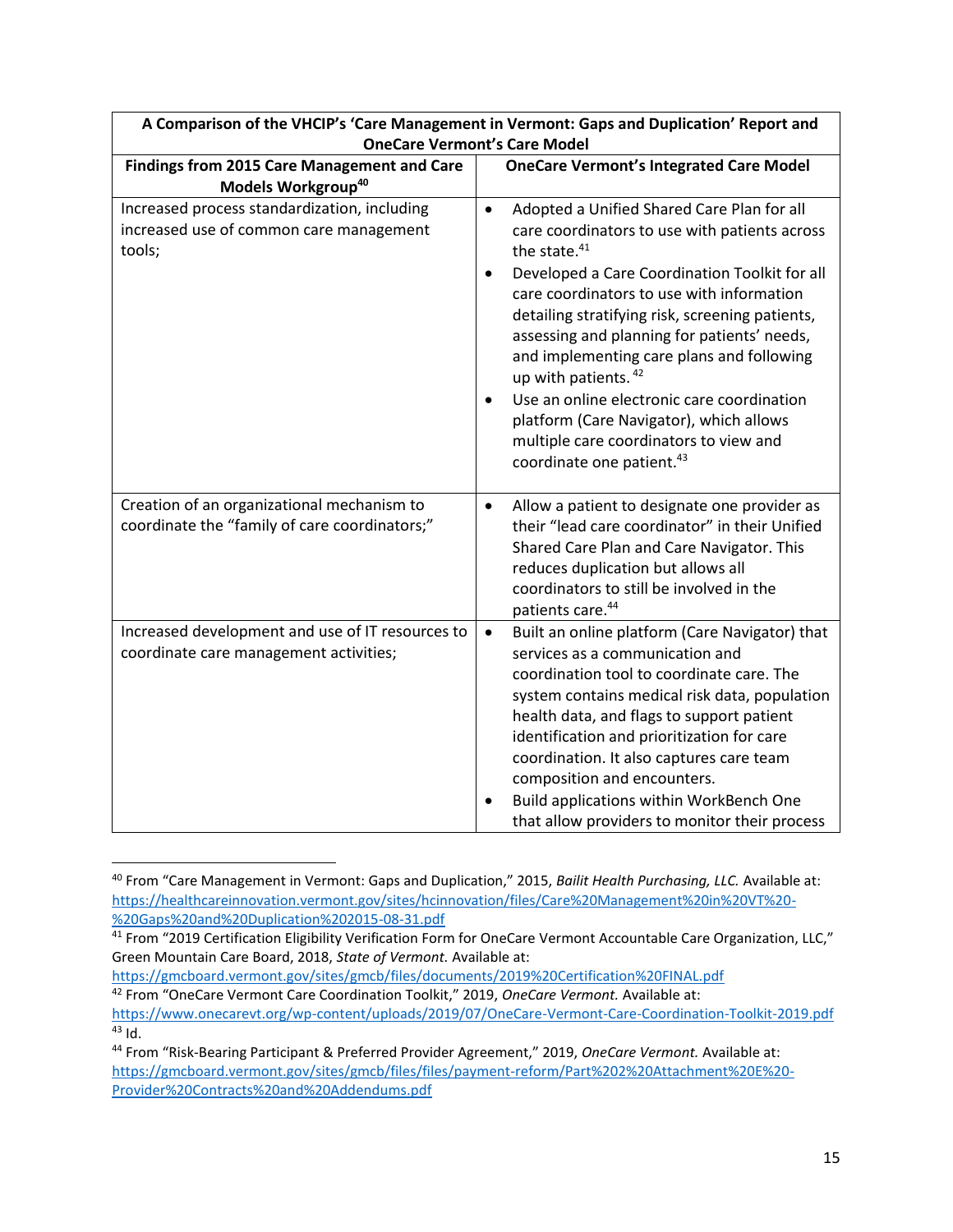|                                                                                                                                         | toward engagement of patients in the care<br>model. <sup>45</sup>                                                                                                                                                                                                                                                                                                                                                                                                                                                                                                                                                                                                                                                                                                                                                         |
|-----------------------------------------------------------------------------------------------------------------------------------------|---------------------------------------------------------------------------------------------------------------------------------------------------------------------------------------------------------------------------------------------------------------------------------------------------------------------------------------------------------------------------------------------------------------------------------------------------------------------------------------------------------------------------------------------------------------------------------------------------------------------------------------------------------------------------------------------------------------------------------------------------------------------------------------------------------------------------|
| Increased use of a shared data set to coordinate<br>care and measure effectiveness; and                                                 | Has network-wide measures for Care<br>$\bullet$<br>Coordination that are built into WorkBench<br>One.<br>Provides data literacy training to support<br>population health management through<br>increased understanding of OneCare's data,<br>standard reports, analytics tools, and elbow-<br>to-elbow support to address specific clinical<br>questions. OneCare has specific quality and<br>health management requirements in their<br>agreement with the state, including number<br>of trainings for quality improvement and<br>data. OneCare Vermont self-reported that, as<br>of October 2019, they have conducting 37<br>trainings on data with more than 160 users. <sup>46</sup><br>Has provided 75 trainings in 2019 on Care<br>Navigator, educational forums on Care<br>Management, and educational sessions on |
|                                                                                                                                         | evidence-based care for certain clinical<br>diseases.                                                                                                                                                                                                                                                                                                                                                                                                                                                                                                                                                                                                                                                                                                                                                                     |
| Increased opportunities for care managers to<br>build their skills through initiatives to share best<br>practices and learn new skills. | Convenes monthly Northern and Southern<br>$\bullet$<br>Care Coordination Core Teams to advance<br>adoption of the model, address systems<br>barriers, and share lessons learned across<br>communities.                                                                                                                                                                                                                                                                                                                                                                                                                                                                                                                                                                                                                    |

**Figure 3:** *Comparison of VHCIP Care Management and Care Models Workgroup with OneCare Vermont's Care Coordination Model* 

#### Outcomes of the Complex Care Coordination Program to date

The following detail was provided OneCare Vermont's 2020 Budget Submission to the GMCB on the current utilization of Care Navigator (the electronic care coordination platform for social service providers to enter and track patient care to increase communication across the care continuum):

- 157,000 enrolled patients in Care Navigator
- 700 providers actively using Care Navigator across 75 organizations
- 11,360 patients in Care Navigator with active care coordination status. The patient's care team has a Lead Care Coordinator, and then may have the additional composition of team members from home health, primary care, the designated agency, the area agency on aging, and SASH.<sup>47</sup>

OneCare Vermont has also noted preliminary results from the last 12 months from the complex care coordination program. Trends are showing a decrease in Emergency Department (ED) utilization rates

<sup>45</sup> OneCare Vermont: Clinical Programs:<https://www.onecarevt.org/patient-programs/>

<sup>46</sup> From "Contract for Personal Services: Amendment and Restatement," DVHA, 2018, *State of Vermont.* Available at:<https://dvha.vermont.gov/administration/1onecare-aco-32318-3-final-signed-with-exhbits.pdf>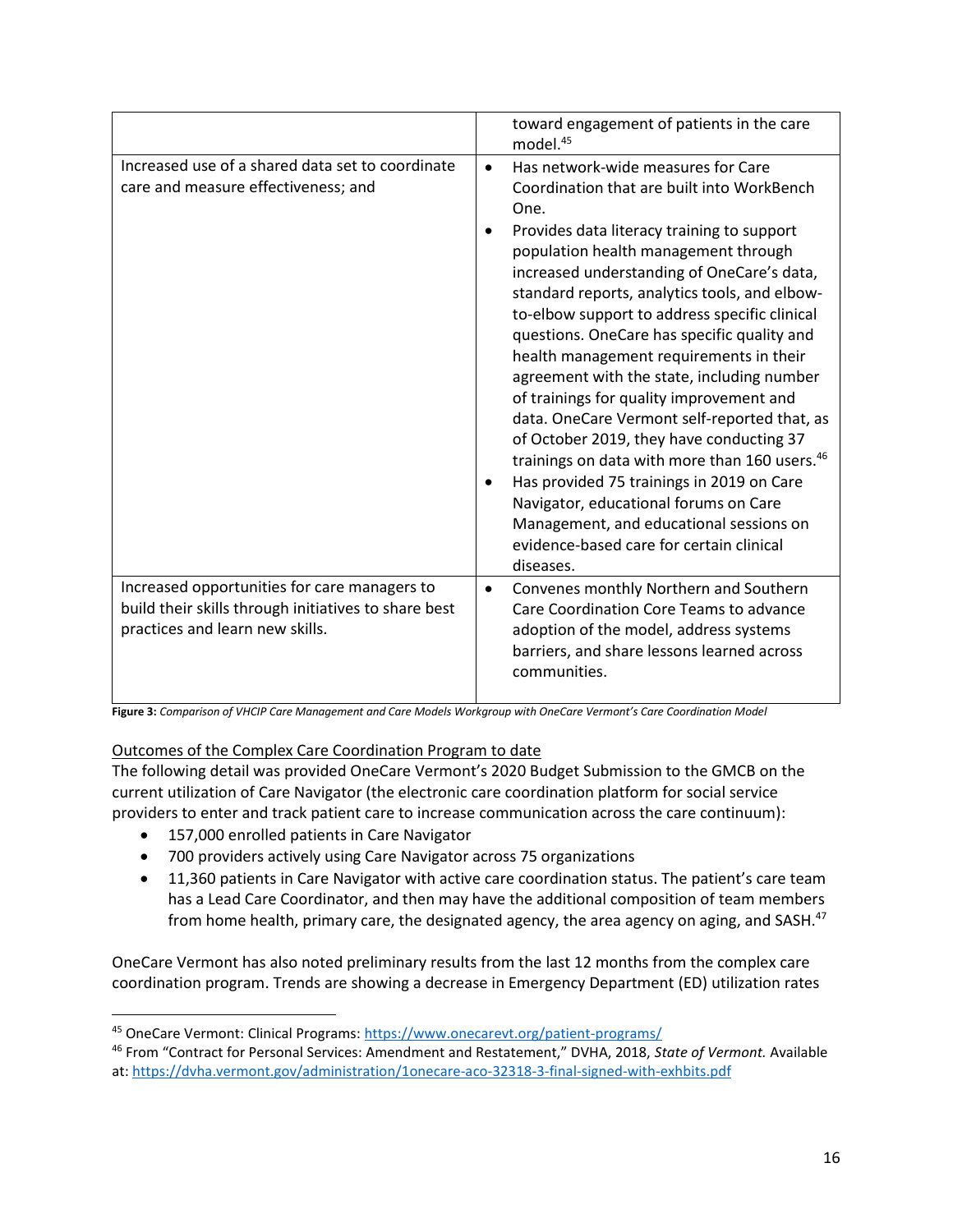for the high and very high-risk cohorts. A pre and post analysis of the intervention group demonstrated statistically significant reductions in ED utilization in the first 6 months of the intervention for Medicare (33%) and Medicaid (13%). OneCare states that other outcomes will be monitored, but due to small numbers and limited time in the intervention cohorts, conclusions cannot yet be made. They are updating numbers monthly and expect to be able to perform a more robust analysis in 2020-2021.<sup>48,49</sup>

## <span id="page-16-0"></span>2.1.3 Innovation and Special Initiative Funding

Since 2017, OneCare Vermont has expanded funding for community initiatives, divided in two ways: a) special initiatives identified by their Board and subcommittees and b) a grant-based program started in 2019 called the OneCare Vermont Innovation Fund. Both are based upon evidence, replicability, and alignment with OneCare Vermont's clinical goals. It is to be acknowledged that OneCare Vermont has other initiatives, and that this report only reports on the list of projects *specific to social service providers noted by this report*, including home health, designated agencies, and the parent-child centers.

Below you will find them shown by year, and then described in the special initiative and innovation fund sections respectively.

#### 2017-current

- Supports and Services at Home (SASH)
- A portion of Community Health Team funding (CHT)

#### 2018-current

• Howard Center and Cathedral Square (designated agency services at a SASH housing site) 2019-current

- DULCE (parent-child center and legal aid services at a pediatric practice)
- Emergency Room Support (designated agency services at a hospital site)
- Longitudinal Care Pilot (hospitals and home health)
- United Counseling Service (UCS) of Bennington, in collaboration with Southwestern Vermont Medical Center (designated agency services at a hospital site)
- University of Vermont Medical Center (UVMMC) Children's Hospital and the Janet S. Munt Family Room (primary care services at a parent-child center)

## <span id="page-16-1"></span>2.1.4 Description of Special Initiatives

**1. Supports and Services at Home (SASH) and Community Health Teams (CHTs)** (~\$5M yearly) Originally funded by the Medicare Advanced Primary Care Program, the Vermont All-Payer ACO Agreement allows OneCare Vermont to receive a financial distribution from Medicare to continue the funding for SASH, CHTs, and the Medicare per member per month payments for primary care (which otherwise was to end at the end of 2016). SASH works to reduce Medicare expenditures by providing transition support after a hospital or rehabilitation stay, self-management education for chronic conditions and health maintenance, and care coordination. The CHTs are led by local

<sup>48</sup> From "OneCare Vermont ACO 2020 Fiscal Year Budget Submission," by V. Loner, 2019, *OneCare Vermont.*  Available at[: https://gmcboard.vermont.gov/sites/gmcb/files/files/payment](https://gmcboard.vermont.gov/sites/gmcb/files/files/payment-reform/GMCB%20ACO%20Budget%20Submission%202020%20Final.pdf)[reform/GMCB%20ACO%20Budget%20Submission%202020%20Final.pdf](https://gmcboard.vermont.gov/sites/gmcb/files/files/payment-reform/GMCB%20ACO%20Budget%20Submission%202020%20Final.pdf)

<sup>49</sup> From "OneCare Vermont 2020 Budget Presentation," 2019, *OneCare Vermont.* Available at: [https://gmcboard.vermont.gov/sites/gmcb/files/documents/2020%20OneCare%20Budget%20Presentation%20DF](https://gmcboard.vermont.gov/sites/gmcb/files/documents/2020%20OneCare%20Budget%20Presentation%20DF2%20SUBMIT.pdf) [2%20SUBMIT.pdf](https://gmcboard.vermont.gov/sites/gmcb/files/documents/2020%20OneCare%20Budget%20Presentation%20DF2%20SUBMIT.pdf)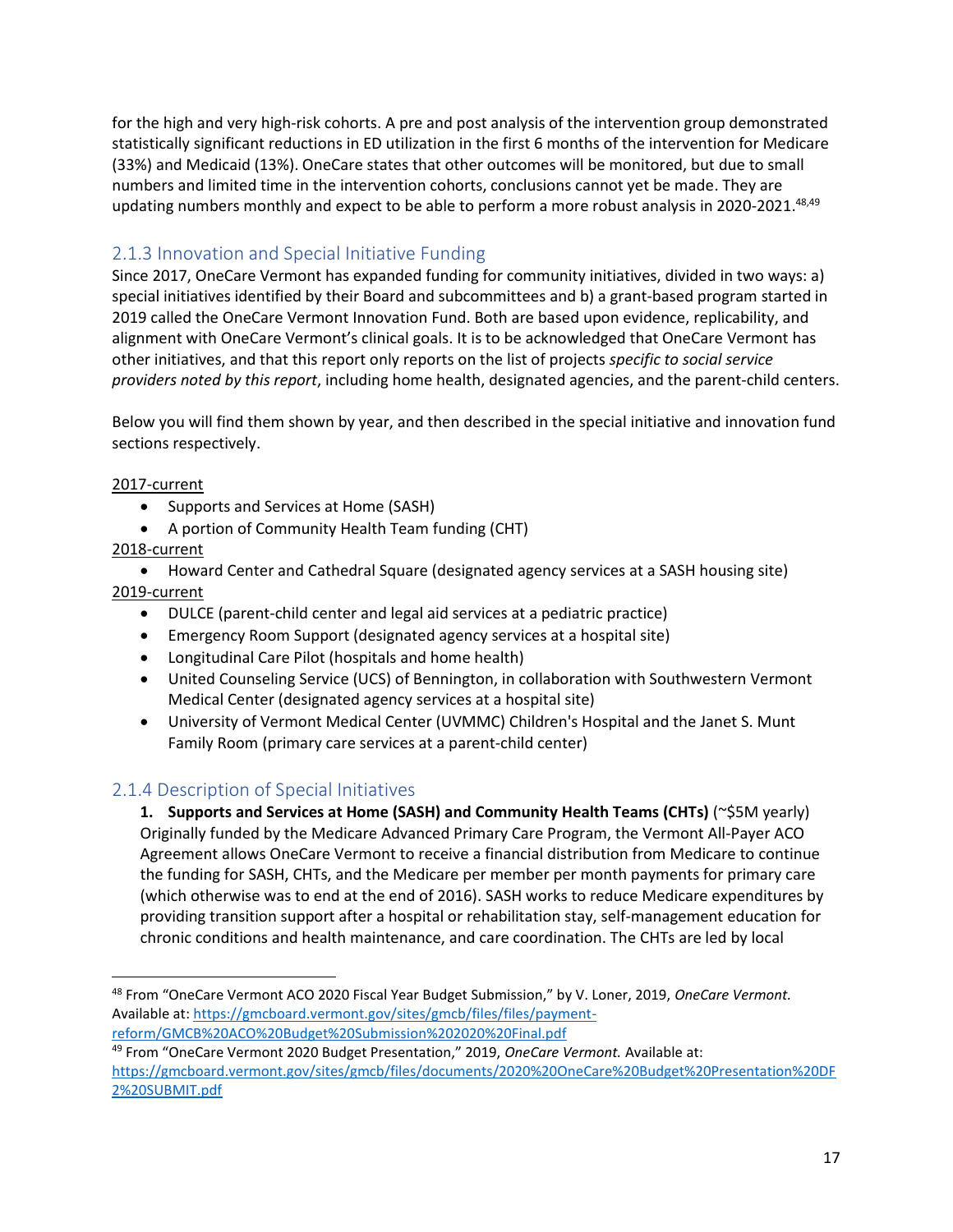Blueprint leadership and provide supplemental patient and population health management to support patients with social and economic services that can help support healthy living.<sup>50</sup>

#### 2. **Developmental Understanding & Legal Collaboration for Everyone** (DULCE) (\$465,000 in 2019; \$800,000 in 2020)

In collaboration with the Vermont Department of Health (VDH), in 2019 OneCare Vermont funded an expansion of the evidence-based DULCE program from 1 to 5 parent-child centers, including funding for a statewide program coordinator and for research to measure the program's outcomes.<sup>51</sup> DULCE began as a randomized controlled trial at Boston Medical Center's Pediatrics Department in 2010. VDH and Lamoille County have been part of a national DULCE pilot since 2016, with the Lamoille County Parent Child Center employing a DULCE Family Specialist who is embedded in a Lamoille County Federal Qualified Health Center's pediatric practice. The Family Specialist works with families who are receiving services at the parent child center to identify additional social, medical, and legal support (through a contract with Vermont Legal Aid) needed during the first six months of a child's life.<sup>52</sup> The following are the parent-child centers who are collaborating with their local pediatric offices through funding that is distributed to their local pediatric office by OneCare Vermont:

- Northwestern Counseling & Support Services
- Lund Family Center
- The Family Place
- Springfield Area Parent Child Center

#### 3. **Emergency room support provided by designated agencies** (\$500,000 in 2019)

are working in collaboration with OneCare Vermont, Vermont Care Partners and local hospitals to assure that individuals, who present at the Emergency Department with a mental health and/or substance use issue, are offered follow-up treatment and support services to match their needs. The value of coordinated care and the importance of timely follow-up after an emergency department visit cannot be understated. Beginning in late 2019, OneCare Vermont's one-year investment in this project will support staff in the Emergency Departments to ensure available follow-up care:

- Washington County Mental Health Services
- Northwestern Counseling & Support Services
- Northeast Kingdom Human Services

4. **Howard Center and Cathedral Square** (\$152,000 between 2017-2019; \$55,000 in 2020) OneCare Vermont worked with the Howard Center and SASH to improve access and utilization of mental health and substance abuse services by residents in low-income housing. It has funded a fulltime mental health clinician through the Howard Center to support residents at two Burlington congregate housing locations where SASH has programs (e.g. hosting groups, meeting residents one-on-one, and joining staff meetings and team discussions on SASH participants).<sup>53</sup>

[https://blueprintforhealth.vermont.gov/sites/bfh/files/2018\\_Blueprint\\_for\\_Health\\_Annual\\_Report\\_final.pdf](https://blueprintforhealth.vermont.gov/sites/bfh/files/2018_Blueprint_for_Health_Annual_Report_final.pdf)  $51$  Id.

<sup>50</sup> From "Annual Report on the Vermont Blueprint for Health," by B. Tanzman, 2019, *Vermont Agency of Human Services, State of Vermont.* Available at:

<sup>52</sup> Id.

<sup>&</sup>lt;sup>53</sup> From "Memorandum: 2019 Certification Eligibility Verification for OneCare Vermont," Green Mountain Care Board, 2019, *State of Vermont.* Available at: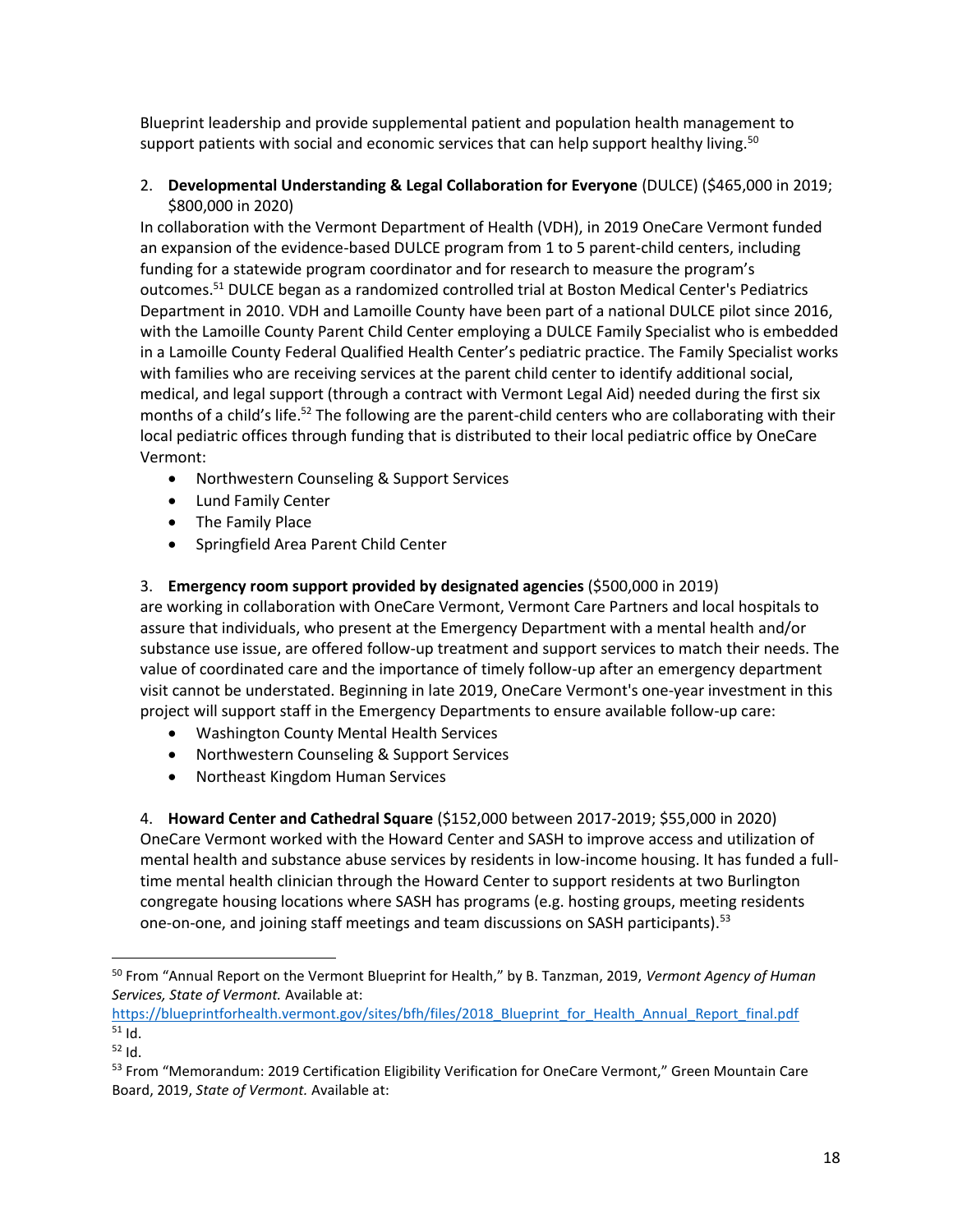Preliminary outcomes as documented in the 2018 Annual Blueprint for Health Report include:

- Greater and faster access to mental health supports 78% of pilot participants had their first encounter with the clinician within 0-1 days of a referral- with the majority seen the same day.
- Increased self-management of mental health conditions 80% of surveyed participants reported being "more able to cope with daily life" due to pilot services.
- Reduced stigma to seeking mental health supports 30% of referrals to clinician were selfreferrals and almost 80% of surveyed participants felt there was less stigma associated with seeking support for emotional issues due to the pilot.

The following is an account of a patient, provided by a SASH coordinator, who was impacted by the Howard Center and Cathedral Square collaboration:

*A senior participant was formerly homeless and moved into Cathedral Square SASH housing in June 2019. Initially refused to sign up for SASH and not interested in seeing the embedded mental health clinician. Participant had immediate issues- he had failed an apartment inspection 3 times due to unsafe amounts of stuff in apartment leaving inadequate egress. Participant was not paying rent and was issued seven notices for non-payment of rent. Police report was sent to SASH staff regarding his assault of another resident. After many attempts by property management to resolve issues, Participant was issued a "notice to quit." Participant stated to housing staff that he was going to take his life if evicted from apartment. SASH Coordinator immediately met with him and went through suicide prevention protocol. Participant agreed to meet with embedded mental health clinician and sign up for the SASH program. A SASH assessment conducted by Wellness Nurse and learned that he has multiple chronic conditions including alcoholism, lacked all his medications and was at high nutrition and loneliness risk. Participant has been fully wrapped around with SASH and mental health pilot services and has had no issues living at the apartment since September. He has had all his prescriptions transferred to the local pharmacy, is seeing a primary care provider and the mental health clinician on his terms (usually on the bench outside where he can smoke).*

#### **5. The Longitudinal Care Pilot** (\$500,000)

Over the last two years, the UVM Health Network Home Health and Hospice (UVMHHH) has successfully demonstrated that "longitudinal care" reduces hospital admissions and emergency department visits for certain at-risk patients. OneCare Vermont reported during their October 30, 2019 GMCB Budget Hearing that the program resulted in a 30% reduction in total cost, a \$1,150 savings on a PMPM basis. Costs were reduced largely as the result of decreases in emergency department visits (20%) and inpatient admissions (26%) for people participating in the program, comparing their utilization pre and post intervention.

Under the program, patients who meet certain criteria are enrolled in the program when they are "discharged" from traditional Medicare-eligible skilled home health services. Because the patients are enrolled at discharge from home health services, they are well-known to the agency. Patients in the program have full onset chronic illness with rising risk or they are complex/high cost with acute catastrophic conditions. The VNAs of Vermont is partnering with OneCare to expand the program to nine additional health services areas in 2020. The program will provide for extended support and chronic care management for high-risk patients when they are no longer eligible for traditional

[https://gmcboard.vermont.gov/sites/gmcb/files/Updated%20Memo%20re%202019%20Certification%20Eligibility](https://gmcboard.vermont.gov/sites/gmcb/files/Updated%20Memo%20re%202019%20Certification%20Eligibility%20for%20OneCare%20Vermont.pdf) [%20for%20OneCare%20Vermont.pdf](https://gmcboard.vermont.gov/sites/gmcb/files/Updated%20Memo%20re%202019%20Certification%20Eligibility%20for%20OneCare%20Vermont.pdf)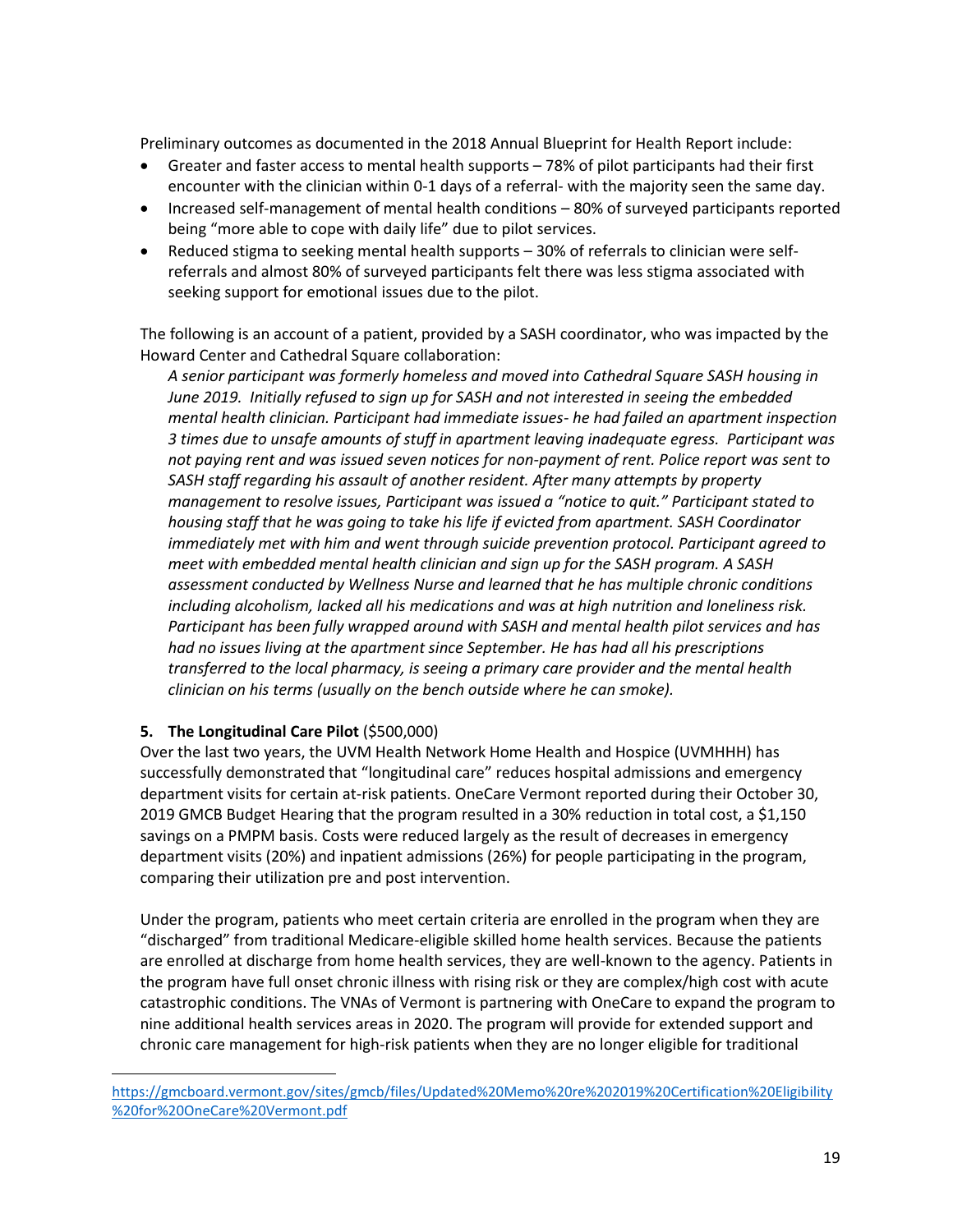home health care. It will provide continuity of care through acute episodes to give patient's more time to stabilize. It will allow for coordination of care across medical and non-medical care providers using a patient-centered care model that provides tools and supports to enable patients and their family members to better manage care.

Eligible patients will be selected using the following criteria:

- One or more high-risk chronic diagnosis (CHF, COPD, Diabetes)
- Recent hospitalizations or emergency department utilization
- Barriers to self-management such as anxiety and depression

## <span id="page-19-0"></span>2.1.5 OneCare Vermont Innovation Fund Projects

### 6. **Building Strong Families Clinic** (\$245,223 funding award)

In 2019, through a partnership between the University of Vermont Medical Center (UVMMC) Children's Hospital and the Janet S. Munt Family Room, a Building Strong Families (BSF) Clinic<sup>54</sup> has been designed to provide pediatric checkups on the second floor of the Janet S. Munt Family Room. While families come in for pediatric checkups for new Americans, newly hired family strengthening workers (FSWs) will support families by providing guidance and assistance to groups who are dealing with increased risk to social determinants of health, such as poverty, housing, and employment.<sup>55</sup>

### 7. **TeleCare Connection** (\$205,381 funding award)

This is a partnership to use technology to offer 24-hour remote monitoring with in-person professional support to individuals transitioning from hospital to home in the Burlington Health Service Area. TeleCare Connection (TCC) is an integration of Howard Center's overnight Tele-support Solution and UVMHN HHH's Tele-monitoring Program. This program intends to reduce hospital readmissions, avoid out-of-home care.<sup>56</sup>

#### 8. **Telemedicine and Home Health for ALS Patients** (\$143,300 funding award)

The UVM Medical Center Neurology department in Burlington and UVM Health Network Home Health & Hospice in Colchester are partnering to provide home-based, patient-centered care to patients with amyotrophic lateral sclerosis (ALS), a neuro-degenerative disease. The proposal uses a combination of telemedicine and in-home care by a visiting nurse to allow patients with ALS from across Vermont to receive care and connect with their specialists without the need to travel.<sup>57</sup>

#### 9. **Psychiatric Urgent Care for Kids** (\$124,660 funding award)

United Counseling Service (UCS) of Bennington will work to reduce emergency room trips for students requiring behavioral intervention services during school hours. Over 260 students per quarter are transported from school to the emergency room at Southwestern Vermont Medical Center (SVMC) when their behavior becomes unmanageable. The grant funds a therapeutic

<sup>54</sup> From "All Are Welcome at the New Building Strong Families Clinic," by A. Wack, 2019, *OneCare Vermont.*  Available at[: https://www.onecarevt.org/bsf-clinic/](https://www.onecarevt.org/bsf-clinic/)

<sup>55</sup> From "OneCare Vermont Awards over \$500,000 in Funding to Local Communities in First Funding Cycle," by A. Bodette, 2019, *OneCare Vermont.* Available at: [https://www.onecarevt.org/wp-content/uploads/2019/06/2019-](https://www.onecarevt.org/wp-content/uploads/2019/06/2019-Innovation-Fund-press-release.pdf) [Innovation-Fund-press-release.pdf](https://www.onecarevt.org/wp-content/uploads/2019/06/2019-Innovation-Fund-press-release.pdf)

<sup>&</sup>lt;sup>56</sup> From "Five projects from across Vermont selected in the second round of the Innovation Fund," by OneCare Vermont, 2019, *VermontBiz.* Available at: [https://vermontbiz.com/news/2019/november/07/five-projects-across](https://vermontbiz.com/news/2019/november/07/five-projects-across-vermont-selected-second-round-innovation-fund)[vermont-selected-second-round-innovation-fund](https://vermontbiz.com/news/2019/november/07/five-projects-across-vermont-selected-second-round-innovation-fund)

<sup>57</sup> Id.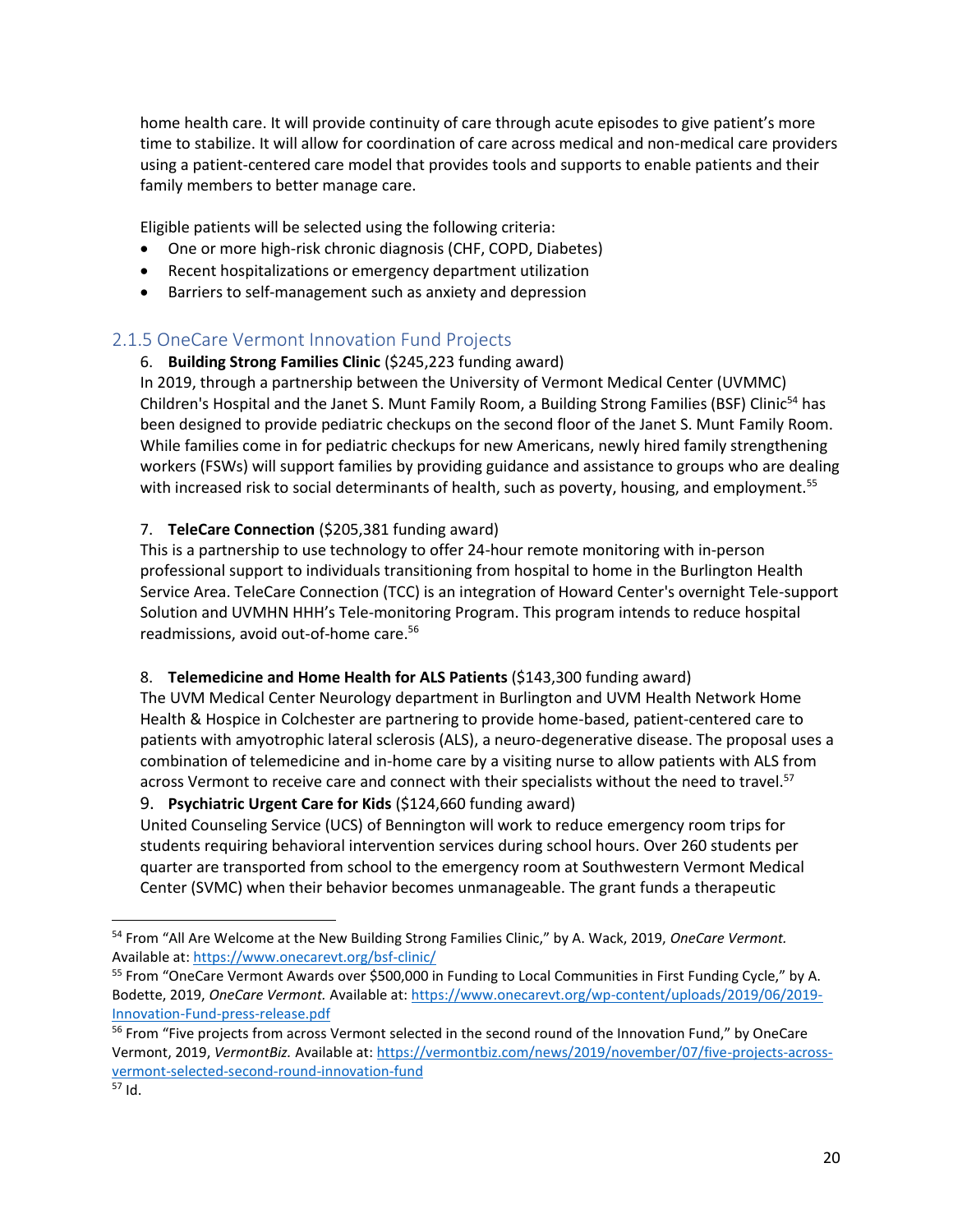psychiatric urgent care center<sup>58</sup> at UCS's office, directly across the street from SVMC, where children can receive short-term, family focused interventions. UCS's urgent care center intends to reduce emergency room visits, support students and their families through behavior intervention, increase accessibility to mental health services for children, and bridge the gap between health and social care services.

### **10. Telefriend** (\$71,613 funding award)

An Automated Tele-health Intervention – The Brattleboro Retreat's TeleFriend project will provide individuals with serious mental illness (SMI) a personalized tablet-based, tele-health intervention during their first 30 days post-discharge from inpatient psychiatric treatment with the intent to reduce hospital readmissions and improve patient outcomes for people with SMI. The tablet has been used for over a decade for people with chronic or unstable medical conditions and has been piloted for use in outpatient mental health settings. This will be the first application of Telefriend to help patients transition from inpatient psychiatric care to the community.<sup>59</sup>

# <span id="page-20-0"></span>2.2 Extent to which OneCare Vermont is Addressing Childhood Trauma and Resilience Building

OneCare Vermont is addressing trauma and resilience building through funding of the DULCE model (previously described), developing partnerships at the state and national level, and direct care coordination. The GMCB recognizes that Section 3 of Act 52 also recognizes the leadership role of AHS in resilience building and trauma and looks forward to their presentation in the legislature in January 2020. Per certification and budget requirements in GMCB's Oversight Process, OneCare Vermont reported in April 2019 three areas of focus with associated activities:<sup>60</sup>

#### **1) Systems Alignment and Integration**

- Collaborating with the Mental Health & Health Care Integration Director at the Department of Mental Health and the Director of Quality at an FQHC to potentially introduce trainings around NEAR science—Neurobiology, Epigenetics, ACES, and Resiliency—to medical and social service providers in order to increase proficiency and align providers with "new knowledge, resources and techniques to promote resiliency."<sup>61</sup>
- Working to bring school nurses into the care teams addressing the needs of Vermont children in public schools.

## **2) Coordination of Care**

- Funding four parent-child centers/pediatric practices for DULCE model (previously described)
- Provided opportunity for fifteen DULCE local team members to Washington DC for a national training to focus on the "reduction of toxic stress in early childhood through preventative screening, outreach, and connection to community services."<sup>62</sup>
- The OneCare Vermont Pediatric Subcommittee is exploring possible options for improving the pediatric complex care coordination program, including how to identify and screen children for social, economic, and legal risks that could be impacting their health.

<sup>58</sup> Id.

 $59$  Id.

 $60$  FY2019 Budget Order Monitoring and Reporting[: https://gmcboard.vermont.gov/sites/gmcb/files/files/payment](https://gmcboard.vermont.gov/sites/gmcb/files/files/payment-reform/1Q19_ACO%20reporting_post%20to%20web.zip)[reform/1Q19\\_ACO%20reporting\\_post%20to%20web.zip](https://gmcboard.vermont.gov/sites/gmcb/files/files/payment-reform/1Q19_ACO%20reporting_post%20to%20web.zip)

 $61$  Id.

 $62$  Id.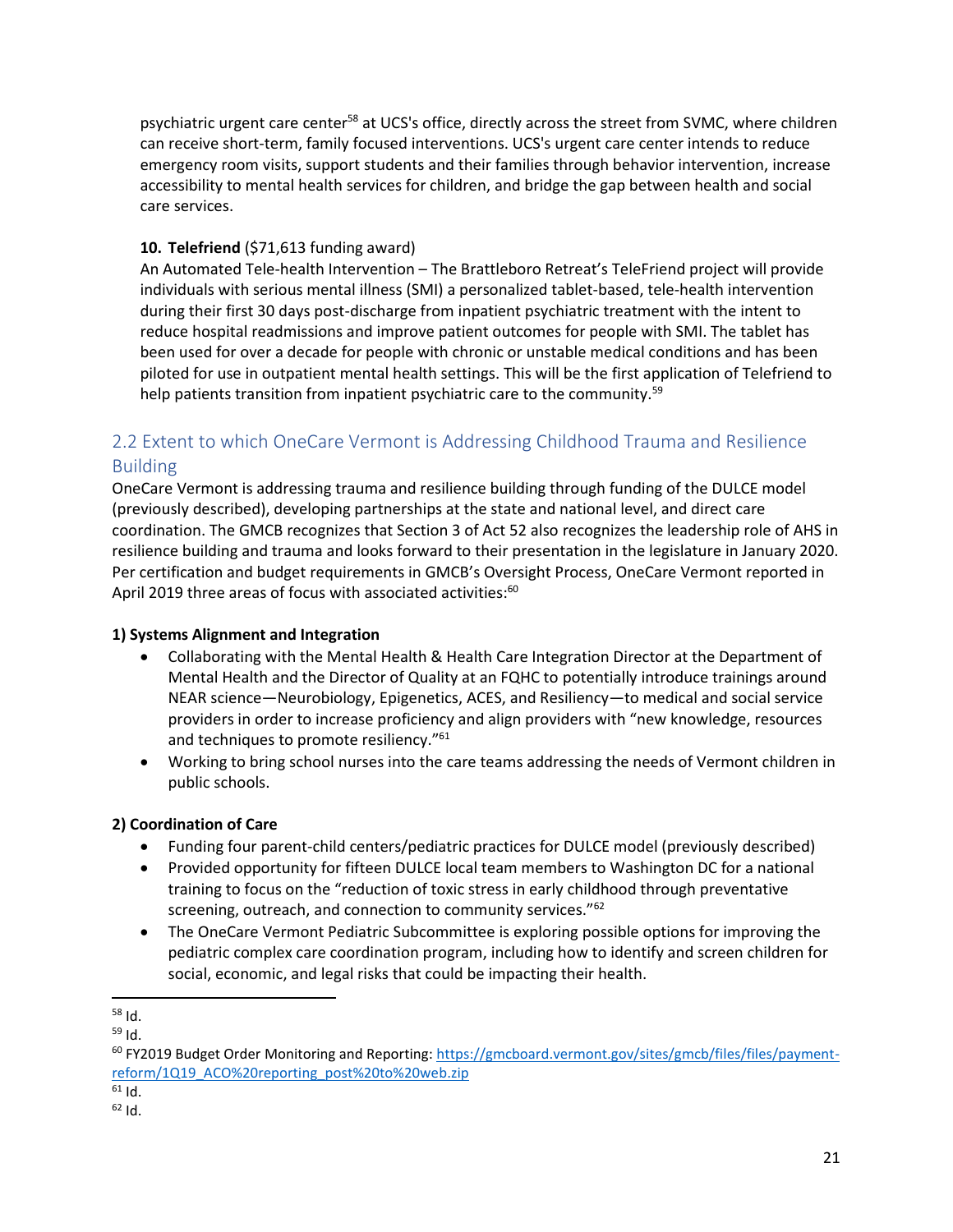#### **3) Advancing Data-Driven Approaches Population Health Management**

- Developing a data-driven approach to identify populations at increased risk of social determinants of health through a collaboration with Algorex Health. The goal of this program is to increase coordination and improve timeliness and communication between providers.
- Collecting, monitoring, and tracking data focused on specific clinical priority areas in the ACO network, such as the emergency department visit rates for pediatric patients with asthma.
- Collaborating with the Agency of Human Services to develop better pathways to integrate social needs data in order to enhance care and reduce duplication of services.

Additional to this report, OneCare Vermont, AHS, and DVHA will be participating in an initiative through the Robert Wood Johnson Foundation, *Advancing Integrated Models* (AIM), to identify best practices through learning and technical assistance that will improve care for individuals with complex social and health needs. The four main focuses of the grant are: complex care management, trauma-informed care, physical and behavioral health integration, and mechanisms to address health related social needs. Vermont was chosen in September 2019 as one of eight national sites.<sup>63</sup> The focus for Vermont will be to address the technical and legal challenges associated with sharing data across health and human services to support both person-centered identification of needs and opportunities to connect to community resources and programs (e.g. WIC, fuel assistance), and examining population-level variation and considering ways in which this added social determinant of health data could inform future payment model and care delivery transformation initiatives.

## <span id="page-21-0"></span>2.3 Input from Individuals or Families Attributed to the ACO and Receiving Services

OneCare Vermont has a Patient and Family Advisory Committee that meets regularly and is comprised of individuals enrolled in OneCare Vermont who utilize social services, whom the GMCB posed several questions to in order to hear ideas and suggestions for further integration. Largely, the group was most interested in ensuring that medical and social service organizations are working together, and not, in the committee's words, 'triangulating through OneCare Vermont.'

The committee's ideas included:

1) Increase connections with schools who interact with Vermont youth every day, stating that school nurses, counselors, social workers, and teachers could have an increased role to bridge the gap between social determinants of health identified in schools and their providers.

2) Expand the use of Care Navigator to include more individuals than just the higher risk populations, because as risk for an individual is elevated, they suggested Care Navigator could be used to drive earlier interventions to prevent a patient from reaching 'high risk.'

3) Increase interaction between social service providers and the medical community, building on connections and establishing relationships within communities. For example, the committee suggested that social service providers go to medical practices in their area and discuss how they can work together to serve the needs of their community. There could be more conferences, workshops, and fairs to increase communication for the social service and medical fields, allowing them to identify how they can support one another.

<sup>&</sup>lt;sup>63</sup> From "OneCare Vermont Selected for National Multi-Site Demonstration for Advancing Integrated Care Models for People with Complex Needs," by A. Wack, 2019, *OneCare Vermont.* Available at: <https://www.onecarevt.org/aim-2019/>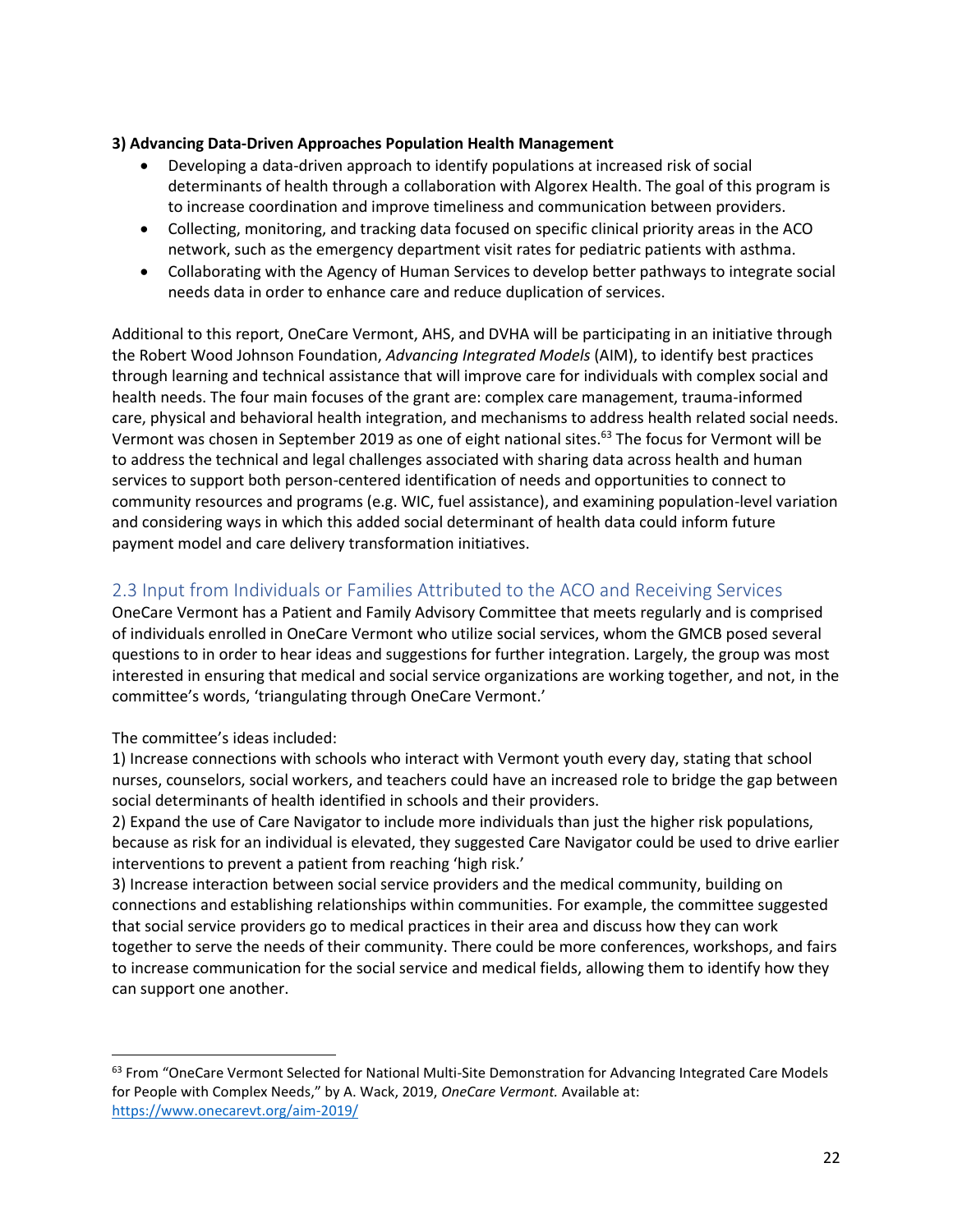The committee was also asked what OneCare Vermont could be doing to better support development of integration. In response, the group suggested that OneCare Vermont increase communication with social service organizations to determine what the current connections between medical and social service providers are, and then have conversations to help further those connections. The committee also agreed that OneCare Vermont should increase communication with the Vermont Developmental Disability Council and the Green Mountain Self Advocates as additional populations, such as individuals receiving long- term services and supports (LTSS), should be incorporated into the model.

GMCB and AHS also held a stakeholder meeting that included state and community-based participants, OneCare Vermont's COO, and a Board Member who is their Medicaid representative. The group discussed Vermont's current state of integration, benefits and barriers of integration, and untapped opportunities currently existing in the state. Recommendations from the meeting centered on aligning goals, accountability, and metrics across state agencies, increasing the scale and scope of care coordination, and using community needs assessments to identify integration opportunities. See Appendix I for a summary of the meeting and a list of stakeholders in attendance.

# <span id="page-22-0"></span>Section 3. Key Considerations

For this report the GMCB was asked to provide recommendations, if appropriate, on ways to further integration of Vermont's social service providers into the ACO. While the GMCB does not currently have specific recommendations for the legislature, the GMCB offers the following considerations and reflections.

GMCB observes that OneCare Vermont and Vermont's social service providers are working through a data driven approach to test and implement a care coordination model that utilizes local, communitybased providers at home health, designated agencies, area agencies on aging, SASH, parent-child centers, and primary care. The GMCB will continue to monitor, using authority under Act 113 for ACO oversight, how a value-based payment model can fund and test new initiatives while integrating social service providers within the health reform design. The Board will be receiving ongoing reporting on initiatives that OneCare Vermont is testing, and will look for effectiveness of programming, plans for scaling successful initiatives, sunsetting those that are not, and opportunities for sustainability.

Vermont's history of health care reform, as demonstrated earlier in this report, illustrates the desire of community partners to harness and align their existing knowledge and skills and local resources rather than create new, potentially duplicative programs or services. During the stakeholder meeting held by the GMCB and AHS, state and local representatives were excited to engage on the topic of integration, acknowledged that the definitions of social services and integration up for interpretation, and often listed common priorities and barriers to success. For example, the group identified the same social determinants of health, housing, food, and transportation that are listed in the Vermont State Health Improvement Plan of 2019-2023 as barriers to wellness for Vermonters. Integration efforts in Vermont must continue to take into consideration availability and/or limitations of funding, operational, legal and technological barriers around sharing of data, payment limitations, state and federal regulatory requirements, state agency priorities, and the state's goals for population health, including the All-Payer ACO Model Agreement goals.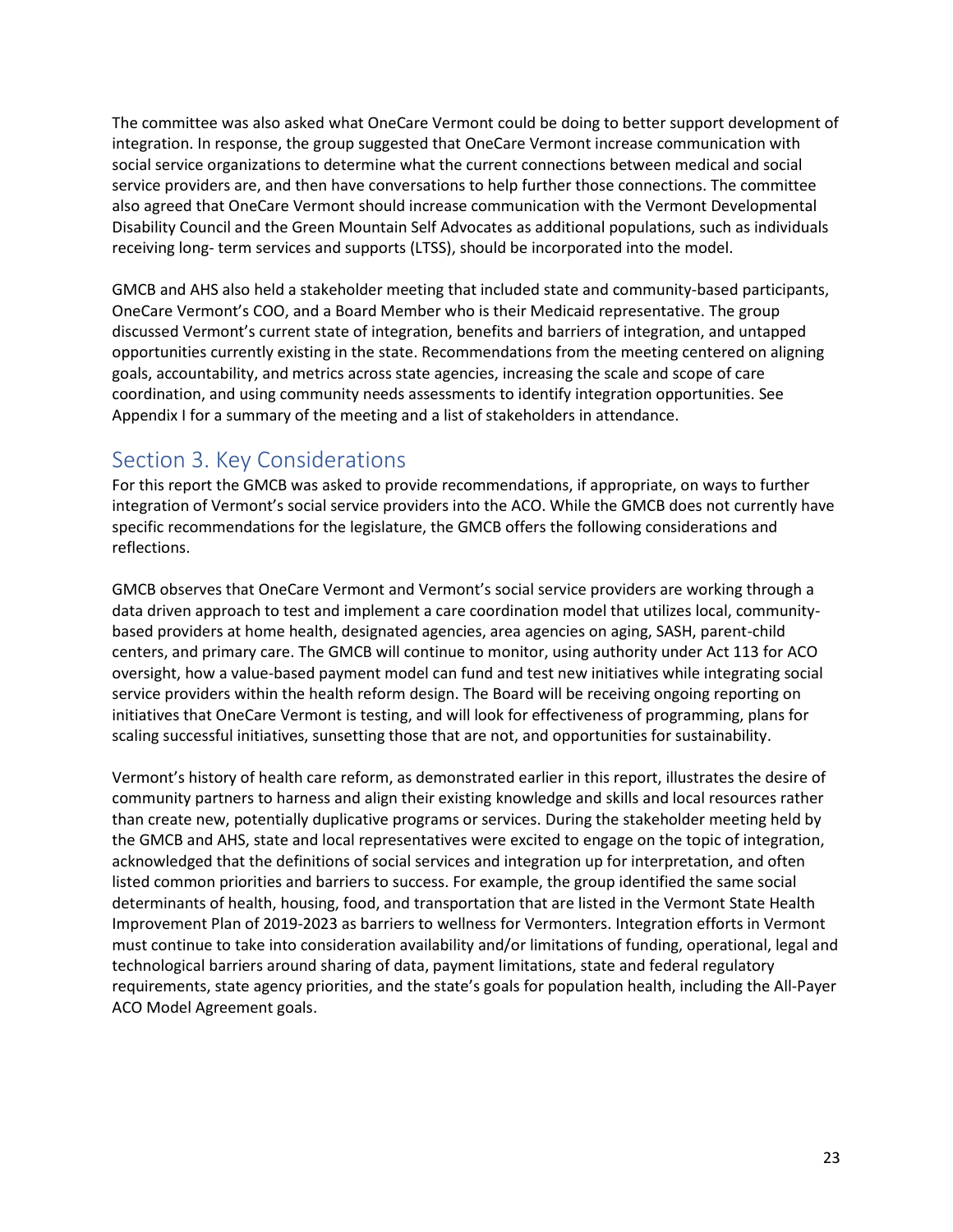# <span id="page-23-0"></span>Section 4. Appendix

The GMCB consulted with a group of stakeholders on November 1, 2019 to discuss the integration of social services into the ACO and Vermont. The over twenty-five participants included social service providers, state employees, and representatives of the ACO.

Facilitated by Board member Jessica Holmes, Ph.D., the participants of the stakeholder meeting broke out into small groups to answer the following questions:

- 1. Which social services should be integrated into the ACO and which should not (if any)?
- 2. What do we really mean by *integration* of social services into the ACO (e.g., financial integration, care model integration, co-location of services, shared financial accountability, shared quality accountability, etc.)? How should we prioritize the various types of integration and their relative impact?
- 3. What value is generated from integration and if we are successful at integration, how will we know? What specific metrics should we use to assess the impact of integration?
- 4. Where is there evidence of successful integration in the current system? Are there best practices in other states where we might draw inspiration?
- 5. Where do you see untapped opportunities for successful integration in the current system? How might we unleash these untapped opportunities?
- 6. Where do you see barriers to successful integration? How might we overcome barriers to successful integration?

Coming together to discuss the answers to the questions, the stakeholders collectively agreed that defining integration of social services was one of the most difficult parts of the conversation. Integrating social services can be a broad conversation that can include more than integrating solely into the ACO, which is how Act 52 narrowly dictates this report focus on.

The group generally agreed that the priority in integration should be for alignment of goals, metrics, and accountability across health, human service, and education agencies. There was discussion of applying a protective framework that is evidence-informed, such as the Strengthening Families approach, <sup>64</sup> across the lifespan of Vermonters to help align population health goals. Removing organizational barriers to integration will be key as well. Stakeholders identified that current barriers include deep rooted history and culture of organizations that prevent growth and collaboration across sectors, workforce shortages, a lack of consistent data, among others. The group also discussed the need for increased services in Vermont by increasing the scale and scope of care coordination. This will have to incorporate an identification of need for the communities around Vermont.

The conversation at the stakeholder meeting was robust and comprehensive. Participants felt as if this is only the beginning of the conversation about integration and that further discussion is required to explicitly outline next steps.

<sup>&</sup>lt;sup>64</sup> From "Five Protective Factors," by Strengthening Families, a project of the Center for the Study of Social Policy, 2009, *U.S. Department of Health and Human Services.* Available at: